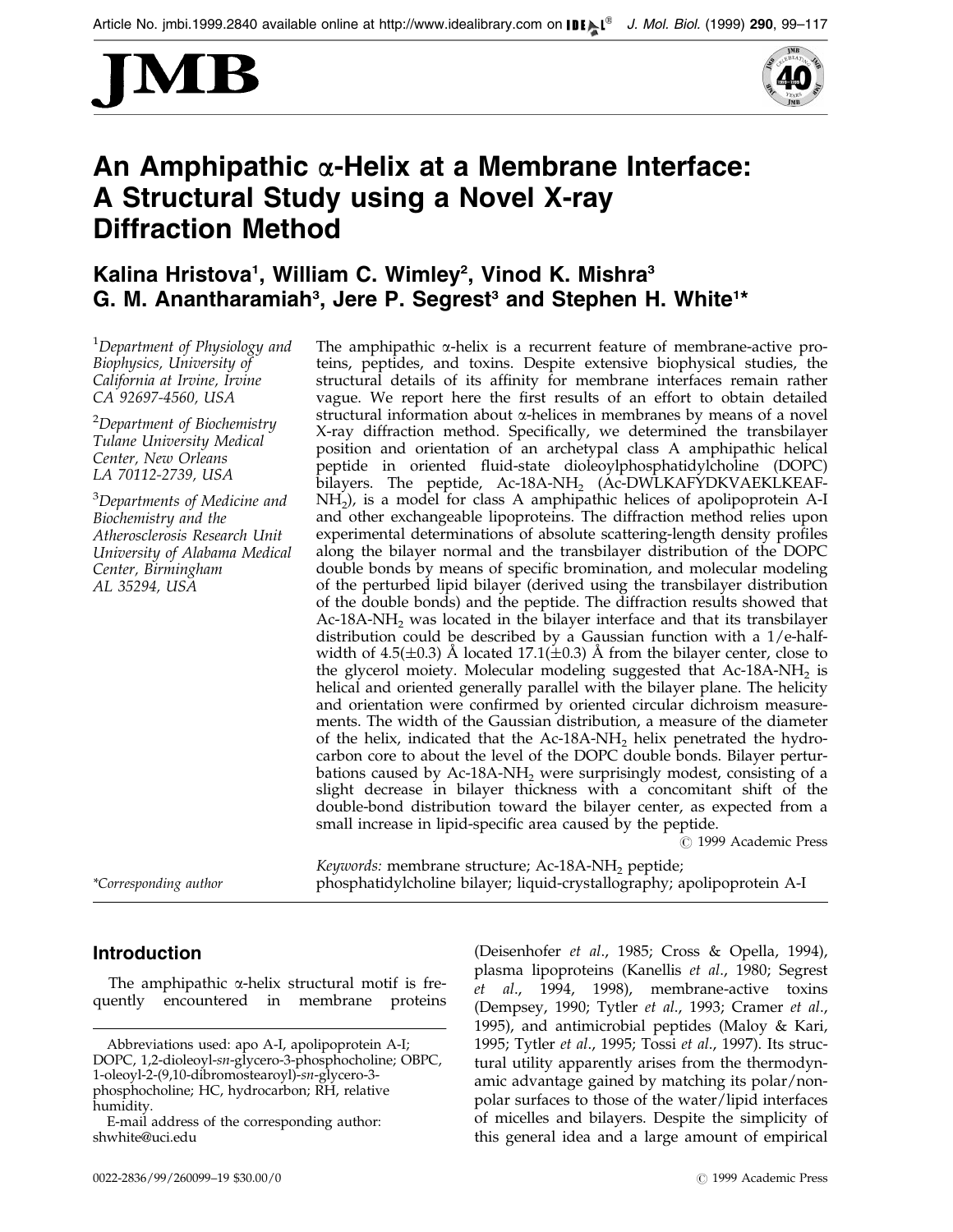data [\(Segrest](#page-17-0) et al., 1990; [Epand, 1](#page-17-0)993), quantitative predictions about the interaction of a specific peptide sequence with a particular lipid system are problematic because of the lack of structure-based quantitative principles. These principles are most likely to emerge from coordinated, systematic studies of peptide-bilayer interactions using thermodynamic and direct structural methods [\(Jacobs](#page-17-0) & White, 1989; [White &](#page-18-0) Wimley, 199[4, 1998;](#page-18-0) [Wimley](#page-18-0) & White, 1996). Direct structural information about the interactions of peptides with membranes, such as their positions within the thickness of the membrane and the response of the membrane to their presence, is vital for describing the interactions at the molecular level. We report here the first results of an effort to obtain such information using a novel X-ray diffraction method, referred to as absolute-scale refinement, that is derived from so-called liquid crystallography [\(Wiener &](#page-18-0) White, 1991[c, 1992b;](#page-18-0) [Hristova](#page-17-0) & White, 1998). Specifically, we have determined the structure of a peptide-bilayer system at low hydration comprised of oriented multilamellar arrays of DOPC bilayers containing the class A amphipathic helical peptide Ac-18A-NH<sub>2</sub> (Ac-DWLKAFYDK-VAEKL $\widehat{KE}$ AF-NH<sub>2</sub>). We show how absolute-scale refinement can be used to obtain quantitative information about the position of the helix axis relative to the bilayer center and lipid structural groups, the depth of penetration of the helix surface into the bilayer hydrocarbon core, and the perturbations of the bilayer structure caused by the peptide. The ability to obtain such information is essential for testing theories and algorithms that have been developed for predicting the orientation and the penetration depth of amphipathic helices in lipid bilayers based upon amino acid sequence [\(Segrest](#page-17-0) et al., 1974; [Brasseur](#page-17-0) et al., 1988; [Brasseur](#page-17-0), 1991[; Jones](#page-17-0) et al., 1992; [Palgunac](#page-17-0)hari et al., 1996).

Ac-18A-NH<sub>2</sub> is an 18-residue peptide that mimics  $\alpha$ -helical segments of exchangeable human apolipoproteins, especially apolipoprotein A-I [\(Anantha](#page-16-0)ramaiah et al., 1985; [Venkatac](#page-18-0)halapathi et al., 1993; [Mishra](#page-17-0) et al., 1994), which is the main component of high-density lipoproteins (HDLs) that consists of 243 amino acid residues with ten putative tandem 22-mer amphipathic a-helical repeats. A crystal structure of apo  $\Delta(1-43)$ A-I determined at  $4 \text{ Å}$  resolution [\(Borhani](#page-16-0) *et al.*, 1997) in the absence of lipid reveals a pseudo-continuous amphipathic  $\alpha$ -helix that is punctuated by proline residues. The majority of the apo A-I repeats are class A amphipathic helices [\(Segrest](#page-17-0) et al., 1992, 1994; [Spuhler](#page-18-0) et al., 1994), which have positively charged amino acid residues at the polar-non-polar interface and negatively charged amino acids at the center of the polar face [\(Segrest](#page-18-0) et al., 1998). Previous studies have shown that the helicity of Ac-18A-NH<sub>2</sub> increaseses from 55% in water to 72 % when bound to lipid vesicles [\(Mishra](#page-17-0) et al., 1994). Because it can form an amphipathic helix with well-defined hydrophilic and hydrophobic surfaces, Ac-18A-NH<sub>2</sub> has been assumed to bind to bilayer interfaces with its helix axis parallel with the bilayer surface.

Diffraction-based structural studies of fluid  $(L_{\gamma}$ -phase) lipid bilayer systems, especially those containing peptides and proteins, present special challenges. Atomic-level three-dimensional structural models cannot be obtained because of the extreme thermal motion of the lipids and water and consequent lack of crystalline order in the plane of the membrane. However, because fluid bilayers can be formed into oriented multilamellar arrays with high spatial coherence, diffraction can be used to obtain one-dimensional "structures" that represent the projection of the thermally disordered contents of the unit cell on to an axis normal to the bilayer surface [\(Franks &](#page-17-0) Levine, 1981). These low-resolution structures, called bilayer profiles, generally provide only rudimentary structural information. However, their effective resolution can be improved through determination of the positions within the profiles of particular lipid atomic groups or bound peptides by means of specific deuteration and neutron diffraction (Büldt et al., 1978; [Jacobs &](#page-17-0) White, 1989; [Bradshaw](#page-17-0)  $et$  al., 1994) or specific bromination and X-ray diffraction [\(Franks](#page-17-0) et al., 1978; [Wiener](#page-18-0) & White, 1991c; [Hristova](#page-17-0) & White, 1998).

[Wiener](#page-18-0) & White (1991[a,b\) exte](#page-18-0)nded this approach by developing liquid crystallography for the determination of complete one-dimensional structures of fluid (liquid-crystalline) bilayers (reviewed by [White &](#page-18-0) Wiener, 199[5, 1996\).](#page-18-0) This method, which combines X-ray and neutron diffraction data using a crystallographic refinement approach, yields the positions and transbilayer spatial distributions of the water and the principal lipid structural groups (carbonyl, phosphate, choline, etc.), referred to as component groups [\(Petrache](#page-17-0) et al., 1997) or quasimolecular fragments (King  $&$  White, 1986). As for the profiles, these distributions represent the time-averaged projections of the three-dimensional motions of the component groups onto the bilayer normal. The "structure" of the bilayer consists of the complete collection of the component-group distributions. Because of the central-limit theorem [\(Barlow,](#page-16-0) 1989), the experimentally determined distributions are invariably Gaussian [\(Wiener](#page-18-0) et al., 1991; [Wiener](#page-18-0) & White,  $1991c$ ). If a peptide is incorporated into fluid bilayers, the structure of the bilayer-peptide complex is given by the superposition of the transbilayer distribution of the peptide along the bilayer [norm](#page-17-0)al and the set of component-group projections. To obtain such a structure using the method described here, the peptide of interest must be introduced into a fluid bilayer whose peptide-free structure is already known. The only fluid bilayer whose structure has been completely solved by liquid-crystallography is DOPC at 66% RH (5.4 water molecules/lipid molecule: [Wiener &](#page-18-0) White, 1992b) and we thus used that system in the present study. Although this may seem to be quite limiting, recent work directed toward obtaining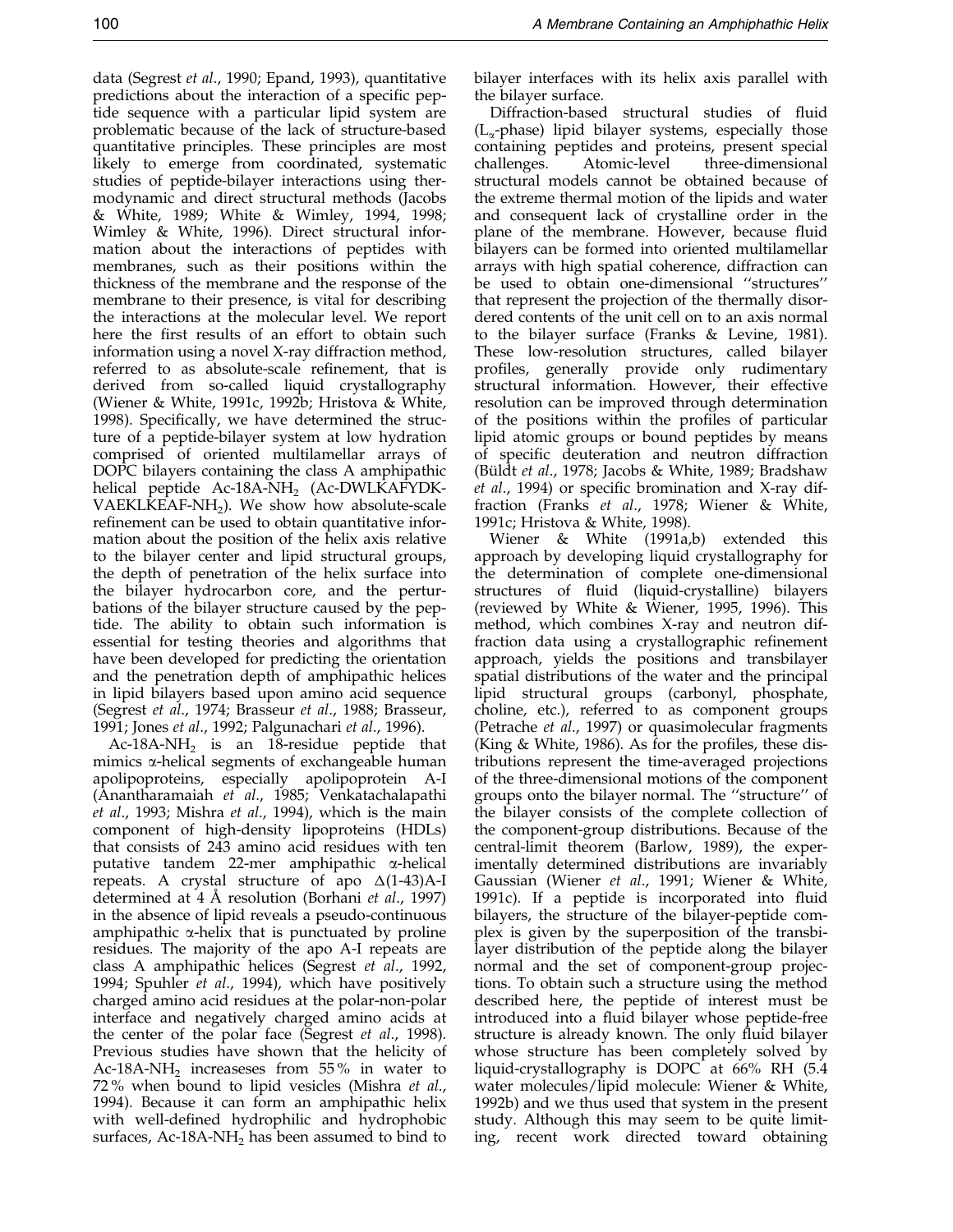structures at higher water contents suggests that increased water content does not drastically alter the bilayer structure [\(Hristova](#page-17-0) & White, 1998).

The enabling feature of liquid crystallography is the determination of bilayer profiles on an absolute scattering-length density scale. Most X-ray studies report bilayer profiles on a relative scale. As we demonstrate here, little can be learned about the disposition of peptides in membranes using relative-scale structures. An absolute scale is required, the simplest being the so-called relative-absolute scale [\(Jacobs &](#page-17-0) White, 1989; [Wiener](#page-18-0) & White, 1991c; [Hristova](#page-17-0) & White, 1998) that normalizes scattering density relative to a single lipid of the bilayer. This per-lipid scale is convenient because it does not require knowledge of the area per lipid in the bilayer. Neutron-determined profiles can be placed on the per-lipid scale using specific deuteration and difference-structure methods [\(Wiener](#page-18-0) et al., 1991; [Wiener &](#page-18-0) White, 1992a) if the composition of the unit cell is known. A similar approach can be used for placing X-ray profiles on an absolute scale by using specific bromination [\(Franks](#page-17-0) *et al.*, 1978; [Wiener &](#page-18-0) White, 1991c). We showed recently that X-ray diffraction measurements of the transbilayer distribution of the double bonds of phospholipid acyl chains provide information about the structure of the hydrocarbon core that is remarkably sensitive to changes in bilayer structure [\(Hristova](#page-17-0) & White, 1998). These absolute-scale measurements utilized an isomorphous variant of DOPC with double bonds specifically labeled with bromine (Br) in the sn2 chain to produce 1-oleoyl-2-(9,10 dibromosteroyl)-sn-glycero-3-phosphocholine (OBPC[: Wiener &](#page-18-0) White, 1991c).

In the present study, we were able to infer peptide-induced changes in DOPC bilayer structure by measuring the accompanying changes in the Br-labeled double-bond distributions. These changes provided a basis for the accurate determination of the transbilayer distribution of the peptide and for the construction of molecular models for Ac-18A-NH<sub>2</sub> in the bilayer. Models constructed by means of molecular dynamics simulations placed limits on the range of peptide conformations and orientations that could be reasonably expected to occur in the membrane.

## Results

Because the transbilayer distribution of lipid component groups of fluid bilayers determined by liquid crystallography are invariably Gaussian (see above), we expected the transbilayer distribution of Ac-18A-NH<sub>2</sub> to be Gaussian as well. That being the case, the first goal of the absolute-scale refinement procedure was to determine the position  $Z_p$ and  $1/e$ -halfwidth  $A_p$  of the peptide's Gaussian envelope. The second goal was to determine through model building the most likely conformation, transbilayer position, and orientation of the peptide consistent with this envelope. The absolute-scale refinement procedure we adopted to achieve these goals involved four steps. (1) Determination of the X-ray scattering-density profiles of the DOPC bilayer with and without peptide on the per-lipid absolute scale by means of specific bromination of double-bonds. (2) Construction of peptide-perturbed bilayer model structures, based upon the changes in the double-bond distribution and/or Bragg spacing. (3) Determination of the Gaussian distribution that best describes the transbilayer distribution of the peptide. (4) Determination by model building of the range of peptide conformations, positions, and orientations that satisfied this Gaussian distribution.

The last, model-building step was implemented by generating a library of peptide structures using molecular dynamics simulations whose positions and orientations of in the bilayer were optimized by refinement of the calculated structure factors of the bilayer/peptide complex against the observed structure factors. The primary refinement variables used were the position and tilt of the peptide axis and the average crystallographic Debye temperature factor  $(B)$  of the peptide's atoms. The B-factor is a measure of the amplitude of the thermal fluctuations of an atom around its mean position [\(Warren,](#page-18-0) 1969). By average B, we mean that a single B-factor was applied to all atoms. We assumed that the transbilayer Gaussian envelope of the whole peptide could be obtained by summing the Gaussian scattering-length densities of the individual atoms and that the most likely atomic B-factors would be those that were close to the B-factors of lipid component groups. The latter assumption is reasonable, because the conformational flexibility of the peptide must surely reflect the thermal motion of its surroundings, *i.e.* the fluid bilayer. This assumption provided the basis for choosing the most likely peptide conformations from the library of peptide structures.

## Step 1: X-ray scattering-density profiles of bilayers containing Ac-18A-NH<sub>2</sub>

We determined the lamellar structure factors of oriented DOPC/OBPC multilayers containing 5 mol% of Ac-18A-NH<sub>2</sub> (molar ratio 19:1) equilibrated at 66 % RH at mol% values of OBPC ran-ging from 0 to 100 [\(Table 1\).](#page-3-0) The Bragg spacing  $(d)$ of  $46.5(\pm 0.5)$  Å was independent of the mol% OBPC and significantly smaller than the value of 49.1( $\pm$ 0.3) Å observed for peptide-free DOPC bilayers [\(Wiener](#page-18-0) & White, 1991c; [Hristova](#page-17-0) & White, 1998). The hydration of the peptide-containing bilayers was determined to be  $5.7(\pm 0.2)$  water molecules/lipid molecule compared to  $5.4(\pm 0.1)$ for peptide-free bilayers [\(White](#page-18-0) et al., 1987). These changes in Bragg spacing and hydration indicate that the peptide perturbed the structure of the lipid bilayer. Generally, increases in lipid hydration are accompanied by increases in the area per lipid molecule and an accompanying decrease in hydrocarbon core thickness. The peptide-induced shift of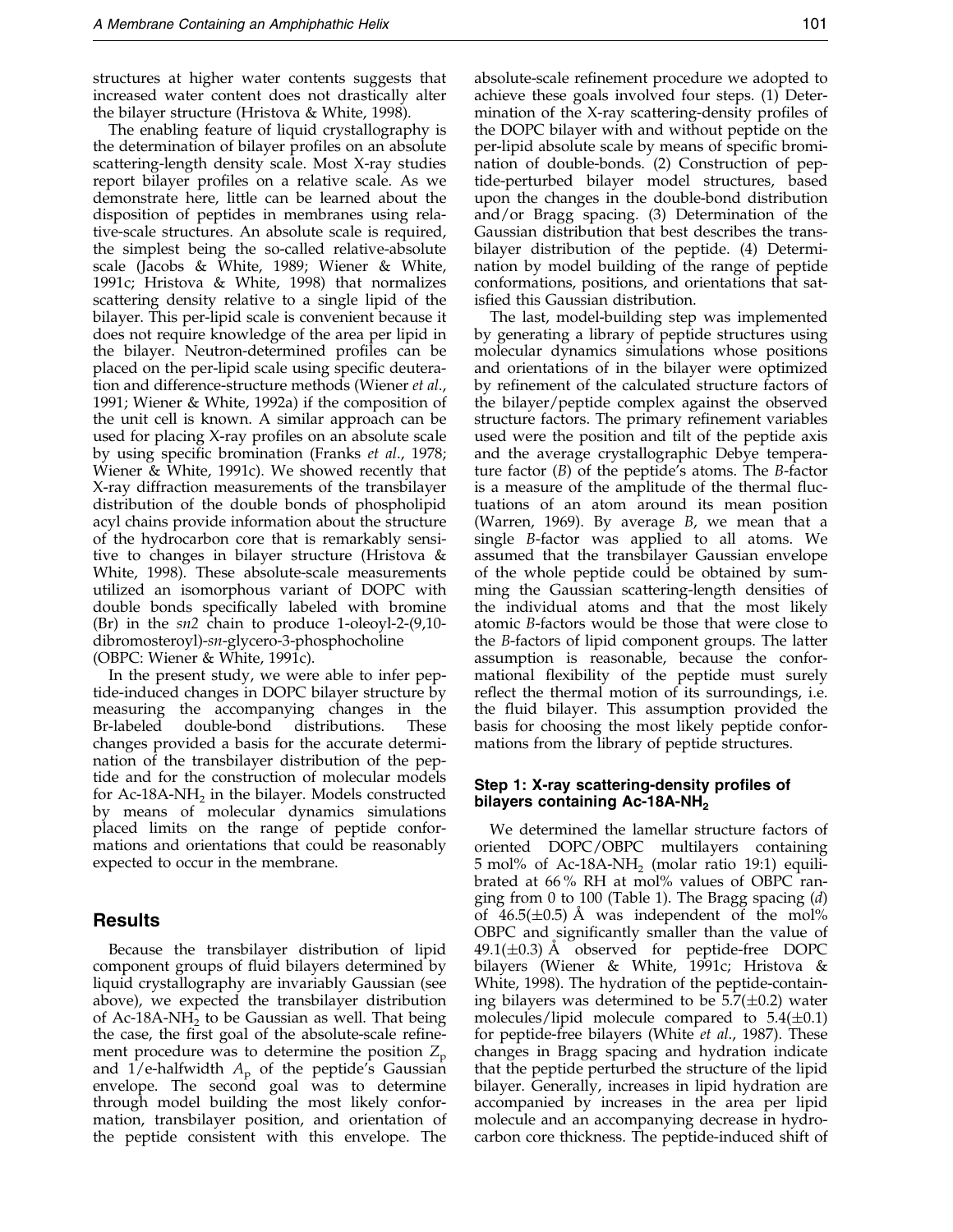| $h^a$ | $DOPCb$ (observed) | $DOPC + 18Ac$ (observed) | model bilayer A | DOPC + $18A^d$ (calculated) DOPC + $18A^d$ (calculated)<br>model bilayer B |
|-------|--------------------|--------------------------|-----------------|----------------------------------------------------------------------------|
|       | $-43.95 \pm 0.88$  | $-66.61 \pm 4.12$        | $-63.17$        | $-66.88$                                                                   |
|       | $-0.52 \pm 0.74$   | $-1.59 \pm 0.37$         | $-0.11$         | $-1.44$                                                                    |
| 3     | $5.15 \pm 0.80$    | $17.27 \pm 1.25$         | 17.17           | 17.69                                                                      |
| 4     | $-11.97 \pm 1.29$  | $-19.32 \pm 1.39$        | $-20.05$        | $-18.85$                                                                   |
| 5     | $3.38 \pm 0.32$    | $3.6 \pm 0.8^{\circ}$    | 5.94            | 4.92                                                                       |
| 6     | $-2.47 \pm 0.88$   | n.o. <sup>f</sup>        | $(-1.61)$       | $(-1.41)$                                                                  |
| 7     | $2.03 \pm 0.65$    | n.o.                     | (0.82)          | (0.080)                                                                    |
| 8     | $-2.24 \pm 0.49$   | n.o.                     | $(-1.02)$       | $(-1.20)$                                                                  |

<span id="page-3-0"></span>Table 1. Observed and calculated relative-absolute (i.e. per lipid) structure factor amplitudes for oriented DOPC multilayers at 66% RH without and with 5 mol% Ac-18A-NH<sub>2</sub> (18A)

Se[e Wiener & W](#page-18-0)hite (1991c) and [Hristova &](#page-17-0) White (1998) for a discussion of the relative-absolute (per lipid) scaling.

<sup>a</sup> Diffraction order.<br><sup>b</sup> Data taken from Wiener & White (1991c).

Experimental structure factors ± standard deviation.<br><sup>d</sup> Calculated structure factors. Values in parentheses are not observable (see the text).<br><sup>e</sup> Not observed for all OBPC concentrations. As a result, the experimental un data.<br><sup>f</sup> Not observable.

the double bonds toward the bilayer center, described below, is consistent with precisely those sorts of structural perturbations.

Whereas eight lamellar diffraction orders can be observed for peptide-free bilayers [\(Wiener](#page-18-0) & White, 1991c; [Hristova](#page-17-0) & White, 1998), only four or five orders of diffraction, depending upon OBPC content, were observed in the presence of Ac-18A-NH<sub>2</sub> because it causes a "smoothing" of the bilayer profile (see below). Four orders of diffraction data are sufficient, however, for determining the fully resolved transmembrane distribution of the double-bond bromine labels and for placing the structure factors of the peptide/bilayer complex on the per-lipid scattering-length density scale, as discussed previously [\(Hristova](#page-17-0) & White, 1998). Figure 1 shows that the structure factors depend linearly on mol% OBPC. This observation and the OBPC-independent Bragg spacing of  $46.5 \text{ Å}$  confirmed that OBPC was isomorphous with DOPC in these experiments.

The per-lipid scattering-density profiles for DOPC/OBPC bilayers with 5 mol% Ac-18A-NH<sub>2</sub> containing 0, 10, 25, 50, 75, or 100 mol% OBPC are shown in Figure 2(a). Figure 2(b) shows the transbilayer distribution of the bromine labels (10, 25, 50, 75 and 100 mol% OBPC) determined from Gaussian fits in reciprocal space to the difference structure factors relative to 0 mol% OBPC. It is these distributions, representing the thermal envelope of the double-bond distribution convoluted with the stationary hard-sphere dis-tribution of the Br atoms [\(Wiener](#page-18-0)  $et^-al$ ., 1991; [Wiener](#page-18-0) & White, 1991c), that allow the membrane profiles to be placed on the absolute perlipid scale (see Materials and Methods). The utility of absolute scaling is demonstrated in Figure 3. The relative-scale profiles of bilayers with and without peptide (Figure  $3(a)$ ) shows that little information about peptide disposition other than its effect on bilayer thickness can be obtained by comparing the profiles. When



Figure 1. Observed structure factors of OBPC/DOPC bilayers at 66% RH containing 5 mol% Ac-18A-NH<sub>2</sub> as a function of the mol fraction of OBPC. The structure factor amplitudes  $F^*(h)$  have been scaled to be on the relative-absolute (per-lipid) scale. The error bars were obtained from the uncertainties in the integrated intensities of the diffraction peaks as described in Materials and Methods. The continuous lines are derived from the self-consistent linear fit to all the data by means of [equation](#page-15-0) (3). For a given OBPC mol fraction, a point on the line represents the best estimate of a per-lipid structure factors,  $\tilde{F}^*(h)$ .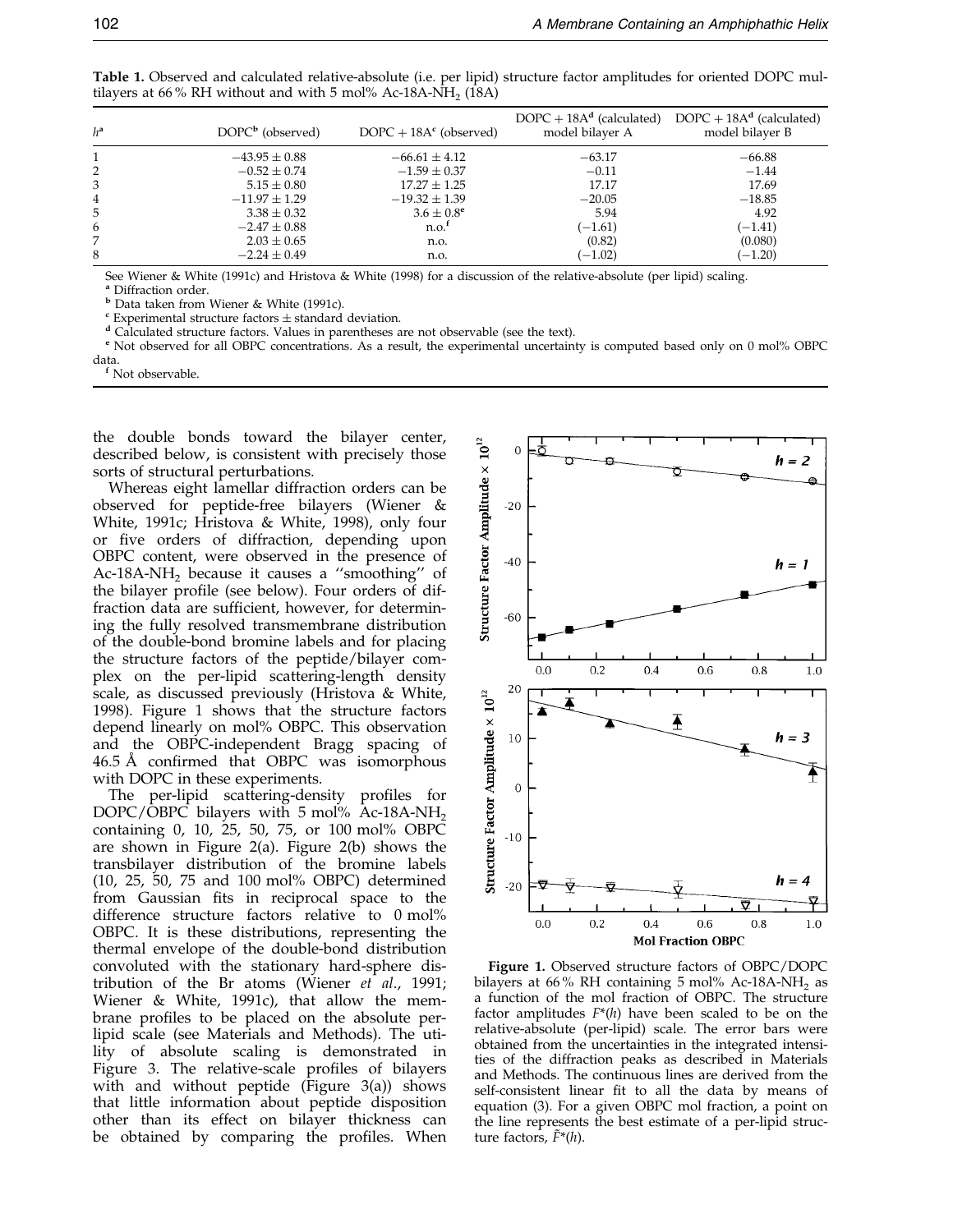

Figure 2. Scattering density profiles of OBPC/DOPC bilayers at 66% RH containing  $5 \text{ mol}$ % Ac-18A-NH<sub>2</sub> and difference scattering density profiles showing the transbilayer distribution of the bromine labels on the sn-2 chain double bond of OBPC. The Fourier reconstructions are generated from the structure factors  $\tilde{F}^*(h)$  of Figure 1. (a) Profiles are shown for 0, 10, 25, 50, 75, and 100 mol% OBPC. (b) The difference profiles, indicating the positions of the Br labels on the double bonds, are the Gaussian distributions obtained from fits to the difference-structure factors obtained relative to the 0 mol% OBPC structure factors. The peaks represent 10, 25, 50, 75 and 100 mol% OBPC. The two peaks, located about  $7 \text{ Å}$  from the bilayer center, increase in amplitude with increasing mol fractions of OBPC. Figure 3. Scattering density profiles of DOPC bilayers

absolute-scale profiles are compared (Figure 3(b)), however, the approximate location of the peptide is immediately apparent.

The real-space difference of the two profiles in Figure 3(b) (violet dot-dash curve) reveals that the transbilayer distribution of Ac-18A-NH<sub>2</sub> is approximately Gaussian with peaks located at  $\pm 16.6$  Å relative to the bilayer center, indicating that the peptide was located in the interface region of the bilayer. Without any further analysis, this difference profile represents a good estimate of the position and width  $(\sim 10 \text{ Å})$  of the peptide distribution. However, real-space difference profiles can be misleading because of differ-

ences in Bragg spacing and unit cell composition. A more accurate description of the peptide distribution requires that the changes in Bragg spacing, unit-cell composition, and bilayer structure be accounted for. That is the purpose of the subsequent stages of the absolute-scale refinement procedure. However, the peptide distribution determined by absolute-scale refinement (below) should not differ from  $16.6 \text{ Å}$  by more



with and without  $5 \text{ mol}$ % Ac-18A-NH<sub>2</sub>. (a) Profiles on a relative scattering density scale show fluctuations of arbitrary amplitude around a mean value of 0. A visual comparison of these two profiles provides no information about the location of Ac-18A-NH<sub>2</sub> (18A) in the DOPC bilayer. In order to place profiles such as these on an absolute scale, the mean value of scattering density of the unit cell is added to the profiles and the fluctuations around the mean are calibrated by means of difference structures such as those in Figure 2. (b) The profiles of (a) placed on the per-lipid absolute scale. A visual comparison of the  $DOPC + 18A$  profile with the DOPC profile immediately reveals that  $Ac-18A-NH<sub>2</sub>$  is located in the headgroup region of the DOPC bilayer. Subtraction of the DOPC profile (broken blue curve) from the  $DOPC + 18A$  profile (continuous red curve) shows the approximate distribution of Ac-18A-NH<sub>2</sub> (violet dot-dash curve). The peaks are approximately Gaussian in shape. The dotted lines show the total experimental uncertainties of the profiles.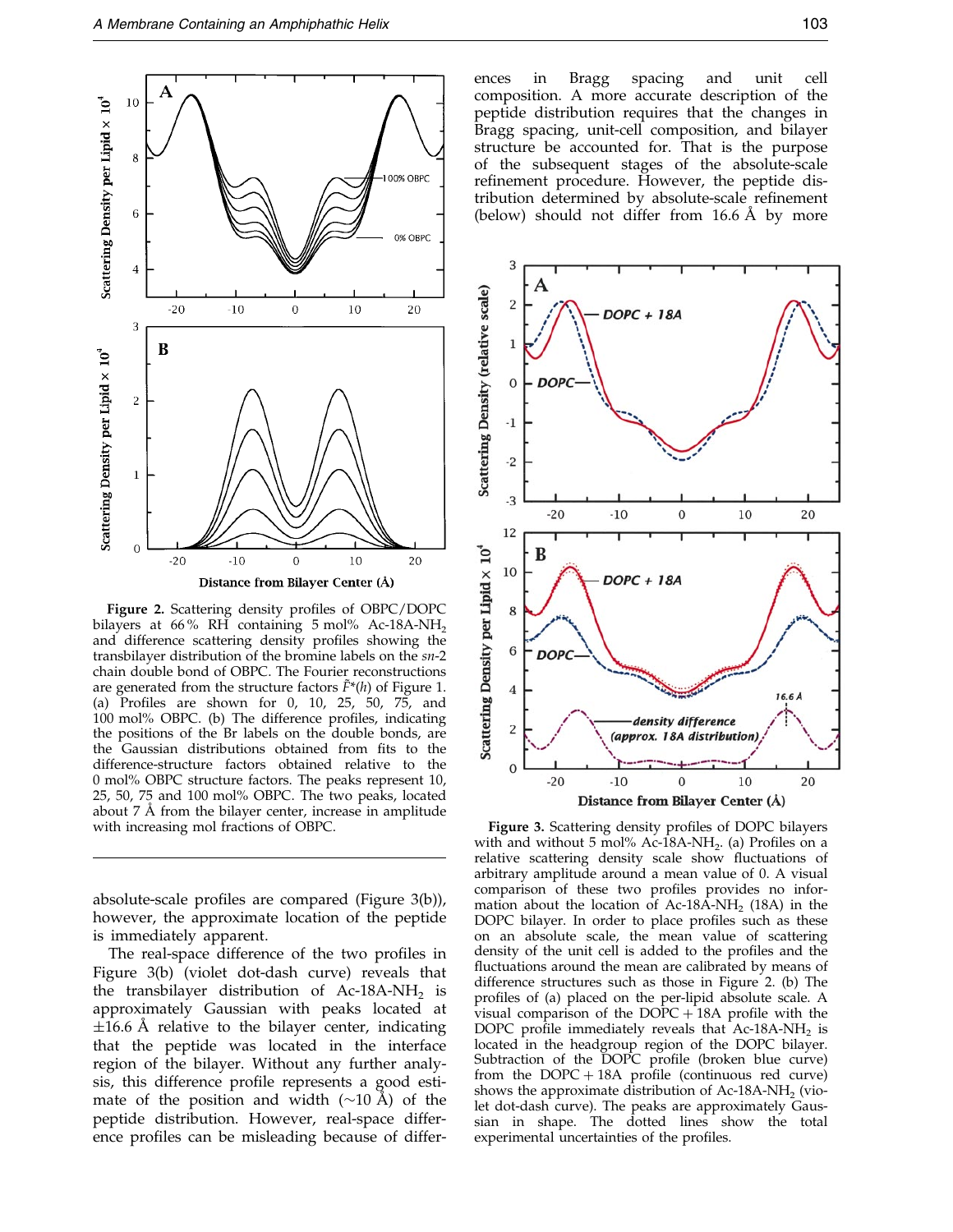than about  $\Delta d$  (1.3( $\pm$ 0.6) Å). This allows a rough validation of the subsequent refinement subsequent procedure.

#### Step 2: peptide-perturbed bilayer structure

The perturbation of the bilayer by Ac-18A-NH<sub>2</sub> is revealed directly by the changes in the Brlabeled double-bond distribution, which are quite sensitive to changes in the structure and physical state of the hydrocarbon core of fluid DOPC bilayers [\(Hristova](#page-17-0) & White, 1998). Ac-18A-NH<sub>2</sub> caused the double bond to shift towards the bilayer center from  $Z_{\text{Br}} = 7.97(\pm 0.27)$  Å 7.32( $\pm$ 0.12) A ( $\Delta Z_{\text{Br}}$  = 0.65( $\pm$ 0.30 A) without a significant change in its 1/e-halfwidth  $A_{\text{Br}}$  (Figure 4(a) and [Table 2\),](#page-6-0) indicating that the effect of the peptide on bilayer structure was modest. This small, but significant, change in  $Z_{\text{Br}}$ , consistent with a slight increase in the area per lipid in the bilayer, permitted the change in bilayer structure to be modeled using simple perturbation approaches. Such small changes in  $Z_{\text{Br}}$  and  $A_{\text{Br}}$  seem to be peculiar to amphipathic helices at bilayer interfaces. Much larger changes in these parameters have been observed for small unstructured peptides and for transmembrane a-helices (unpublished results).

The determination of models for the perturbed bilayer began with the known structural model of pure DOPC bilayers determined by joint refinement of X-ray and neutron diffraction data [\(Wiener](#page-18-0) & White, 1992b). As summarized in [Table 3,](#page-6-0) the neat DOPC fluid bilayer can be represented by ten Gaussian distributions that account completely for the contents of the unit cell. Because the peptide had virtually no effect on  $A_{\text{Br}}$  and only a small effect on  $Z_{Br}$  [\(Table 2\),](#page-6-0) we constructed two models by keeping the widths of the Gaussians fixed at their peptide-free values and scaling their positions according to the changes in  $Z_{\text{Br}}$  and/or Bragg spacing (see Materials and Methods). In bilayer model A, the methyl, methylene, and double-bond Gaussian positions of the [Wiener &](#page-18-0) White (1992b) model [\(Table 3\)](#page-6-0) were scaled by  $Z_{\rm Br}^{\rm DOPC + 18A}/Z_{\rm Br}^{\rm DOPC}$ , while the remaining (interfacial) Gaussian positions  $(Z_j)$  were assumed to shift relative to  $Z_{\text{Br}}^{\text{DOPC}}$  + 18A through a scale factor of  $\left(\begin{bmatrix} d_{\text{DOPC}} + 18\mathbf{A} - 2Z_{\text{Br}}^{\text{DOPC}} + 18\mathbf{A} \end{bmatrix} / \left[\begin{bmatrix} d_{\text{DOPC}} - 2Z_{\text{Br}}^{\text{DOPC}} \end{bmatrix}\right]\right)$ In bilayer model B, all the Gaussian positions of the [Wiener &](#page-18-0) White (1992b) structure were simply scaled by  $d_{\text{DOPC + 18A}}/d_{\text{DOPC}}$ . The positions of the Gaussians for the two model bilayers are given in [Table 3.](#page-6-0) The error limits on the positions are determined by the uncertainties in  $\Delta Z_{\text{Br}}(\pm 0.30 \text{ A})$  and  $\Delta d/2(\pm 0.6 \text{ A})$  scaled according to location relative to the bilayer center. Figure 4(b) shows the changes in the positions of the methylene, double-bond, carbonyl, glycerol, and water moieties relative to the positions in the peptide-free bilayer for bilayer model A. A nominal uncertainty in position of  $\pm 0.5$  Å is indicated by the horizontal error bar centered on the glycerol position.



Figure 4. Comparisons of the transbilayer distribution of Br labels on OBPC double bonds and of selected quasimolecular fragments of DOPC bilayers obtained in the absence and presence of  $Ac-18A-NH<sub>2</sub>$ . (a) The experimentally determined transbilayer distribution of the Br-labeled double bonds of OBPC/DOPC bilayers shows the effect of Ac-18A-NH<sub>2</sub> (18A) on the doublebond distribution and hence the structure of the HC core of the bilayer. The peptide causes the HC core to thin slightly, as shown by the shift of the Br peak toward the bilayer center by 0.65 Å. Because this change is small, a model for the structure of the perturbed bilayer can be constructed (see the text). (b) Comparison of the structures of DOPC bilayers in the absence and presence of 18A. The perturbed structure (continuous curves) is obtained from the unperturbed structure (dotted curves) by a simple scaling procedure (see the text). The unperturbed structure is that described by [Wiener &](#page-18-0) White (1992b). The perturbed structure is that of model bilayer A (see the text). A nominal uncertainty in position of  $\pm 0.5$  Å is indicated by the horizontal error bar centered on the glycerol position (see the text).

## Step 3: best-fit Gaussian transbilayer distributions of Ac-18A-NH<sub>2</sub>

We determined the positions  $\pm Z_p$  and 1/e-halfwidth  $A_{\rm p}$  of the optimal Gaussian pairs for the transbilayer peptide distributions that satisfied the experimentally determined structure factors as described in Materials and Methods. Experimental uncertainties of the distributions were determined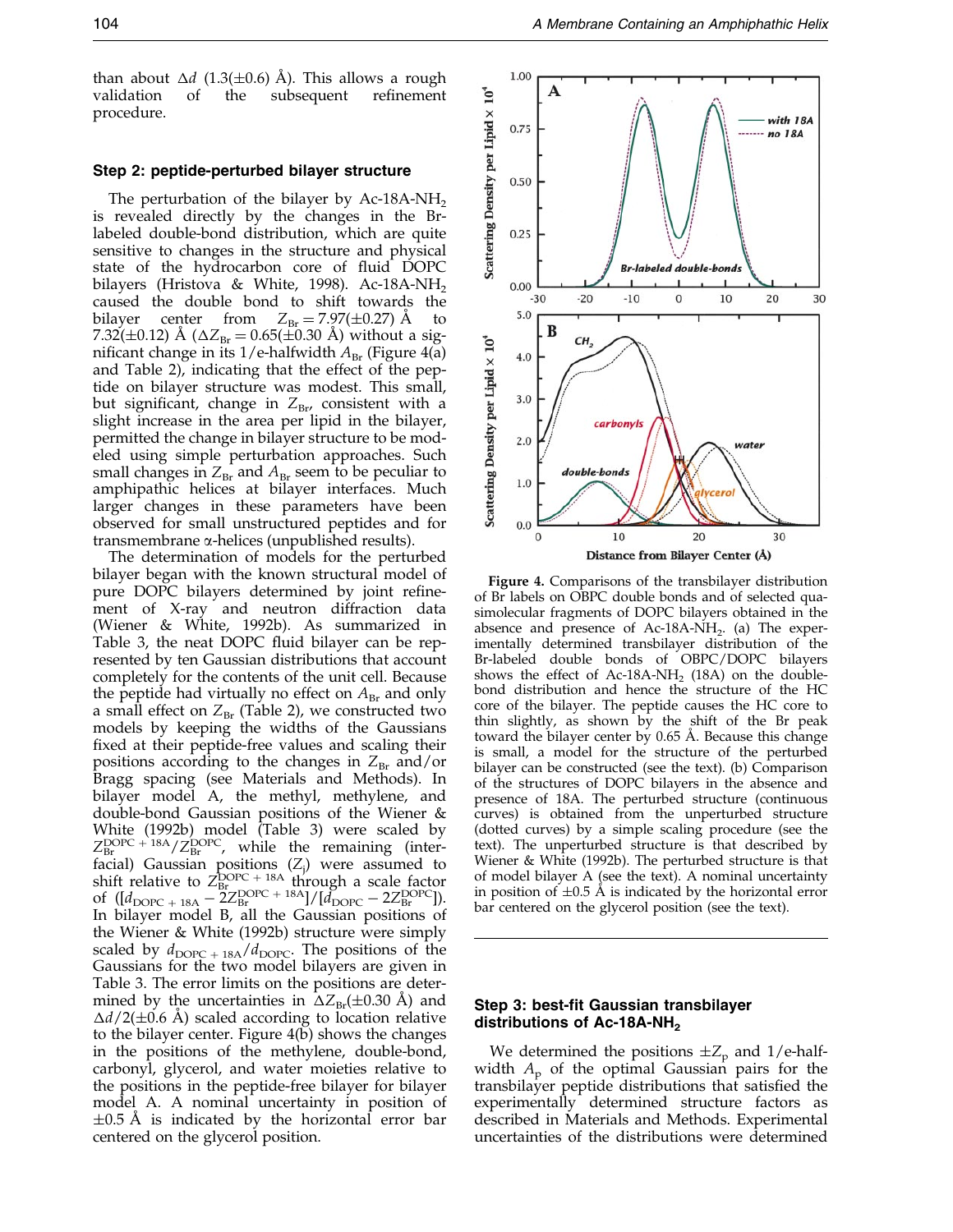<span id="page-6-0"></span>Table 2. Bragg spacings and Gaussian parameters  $(\text{A} \pm \text{s.d.})$  for the transbilayer distribution of the doublebond bromine labels of OBPC in DOPC/OBPC oriented multilayers bilayers without and with Ac-18A-NH2 (18A)

| Parameter                                                                       | DOPC/OBPC <sup>a</sup>                                | $DOPC/OBPC + 18A$                                     |
|---------------------------------------------------------------------------------|-------------------------------------------------------|-------------------------------------------------------|
| $d^{\mathbf{b}}$<br>$\frac{Z_{\text{Br}}^{\text{c}}}{A_{\text{Br}}^{\text{d}}}$ | $49.1 \pm 0.30$<br>$7.97 \pm 0.27$<br>$4.96 \pm 0.62$ | $46.5 \pm 0.50$<br>$7.32 \pm 0.12$<br>$5.16 \pm 0.87$ |

<sup>a</sup> Data fro[m Wiener & W](#page-18-0)hite (1991c).

<sup>c</sup> Position of Gaussian.

<sup>d</sup> 1/e-halfwidth of Gaussian.

using the Monte Carlo method described by [Wiener](#page-18-0) & White (1992b). For bilayer model A,  $A_p = 17.19(\pm 0.22)$  Å and  $A_p = 4.32(\pm 0.19)$  Å. For bilayer model B,  $Z_p = 16.98(\pm 0.26)$  Å and bilayer model B,  $Z_p = 16.98(\pm 0.26)$  Å  $A_p = 4.63(\pm 0.22)$  A. Student's t-test showed that these Gaussian parameters are not statistically different for the two models. We therefore took the average values of  $Z_p$  and  $A_p$  from the two models as the best estimates for the parameters:  $Z_p = 17.1(\pm 0.3)$  Å and  $A_p = 4.5(\pm 0.3)$  Å.

The four-order reconstructions of the membrane profiles resulting from the refinement are summarized and compared in Figure 5. Shown for bilayer models A and B are the profiles for Ac-18A-NH<sub>2</sub> (violet curves), the bilayer model (blue curves), and the bilayer model  $+$  Ac-18A-NH<sub>2</sub> (red curves). The bilayer/Ac-18A-NH<sub>2</sub> curves fall within the error limits of the experimentally observed bilayer/Ac- $18A-NH<sub>2</sub>$  profile (pairs of black curves), demonstrating graphically the excellent agreement of the models with the experimental data.

The most realistic approach to modeling the peptide would be to produce an ensemble of conformations in a bilayer environment by molecular dynamics simulations, but this appraoch is presently impractical. We therefore adopted a simpler method that allowed us to explore a reasonable range of peptide backbone and side-chain conformations. For a particular peptide conformation, each atom (a) was represented in the z-axis projection by a Gaussian scattering distribution whose  $1/e$ -halfwidth  $A_a$ was related to the atom's B-factor (see Materials and Methods). All atoms were assigned the same  $B$ -factor during the refinement procedure.

The structure refinement for a particular backbone conformation began with the construction of an axis along the mean center of mass of the model. For a given orientation of this axis relative to the bilayer plane, the scattering distributions of the atoms were then projected onto the z-axis and added together to obtain the total scattering distribution of the peptide model. Because the diffraction experiment is one-dimensional, all orientations of the peptide obtained by precession of the peptide axis around the z-axis are equivalent. Thus, the distribution of the atoms projected onto the z-axis will be affected only by the tilt angle  $\gamma$  of the peptide axis relative to the bilayer plane, the position of the center of the peptide axis along the bilayer normal, and the rotation of the peptide around its axis (rotation angle  $\equiv \eta$ ). In the refinement protocol, we explored primarily the position, tilt angle, and B-factors of the atoms.

We created molecular models of Ac-18A-NH<sub>2</sub> with the software package Insight II (Biosym, Technologies, San Diego, CA), as discussed in Materials

| <b>DOPC</b><br>$Z^{\mathbf{b}}$ | <b>DOPC</b><br>$A^{\bf b}$ | $DOPC + 18A$<br>model A<br>$Z^c$ | $DOPC + 18A$<br>model B<br>$Z^{\mathsf{c}}$ |
|---------------------------------|----------------------------|----------------------------------|---------------------------------------------|
| $0^a$                           | 2.95                       |                                  |                                             |
| 2.97                            | 2.74                       | 2.73                             | 2.81                                        |
| 5.86                            | 4.21                       | 5.39                             | 5.55                                        |
| 12.85                           | 5.14                       | 11.82                            | 12.17                                       |
| 7.88                            | 4.29                       | 7.25                             | 7.46                                        |
| 15.97                           | 2.73                       | 15.00                            | 15.12                                       |
| 18.67                           | 2.37                       | 17.59                            | 17.68                                       |
| 20.19                           | 3.08                       | 19.05                            | 19.12                                       |
| 21.89                           | 3.48                       | 20.68                            | 20.73                                       |
| 22.51                           | 4.63                       | 21.28                            | 21.32                                       |
|                                 |                            |                                  |                                             |

**Table 3.** Positions (Z) and  $1/e$ -halfwidths (A) of the Gaussian distributions in  $\AA$  of the quasimolecular fragments of DOPC bilayers in the absence and presence of Ac-18A-NH<sub>2</sub>

<sup>a</sup> Nomenclature is that of [Wiener &](#page-18-0) White (1992b). CH3, terminal methyl groups; CC, double-bonds; COO, carbonyl groups; GLYC, glycerol group; PO4, phosphate group; CHOL, choline group. The methylene (CH2) group distribution is described by three

<sup>b</sup> Data taken from [Wiener &](#page-18-0) White (1992b). combinds (1992b). c Approximate uncertainties of the peptide-induced comproximate uncertainties in these positions can be estimated from the experimental uncertainties of the pep changes in bromine-label position  $\Delta Z_{\text{Br}}$  (±0.30 Å) and Bragg spacing  $\Delta d/2$  (±0.6 Å) scaled according to location relative to the bilayer center.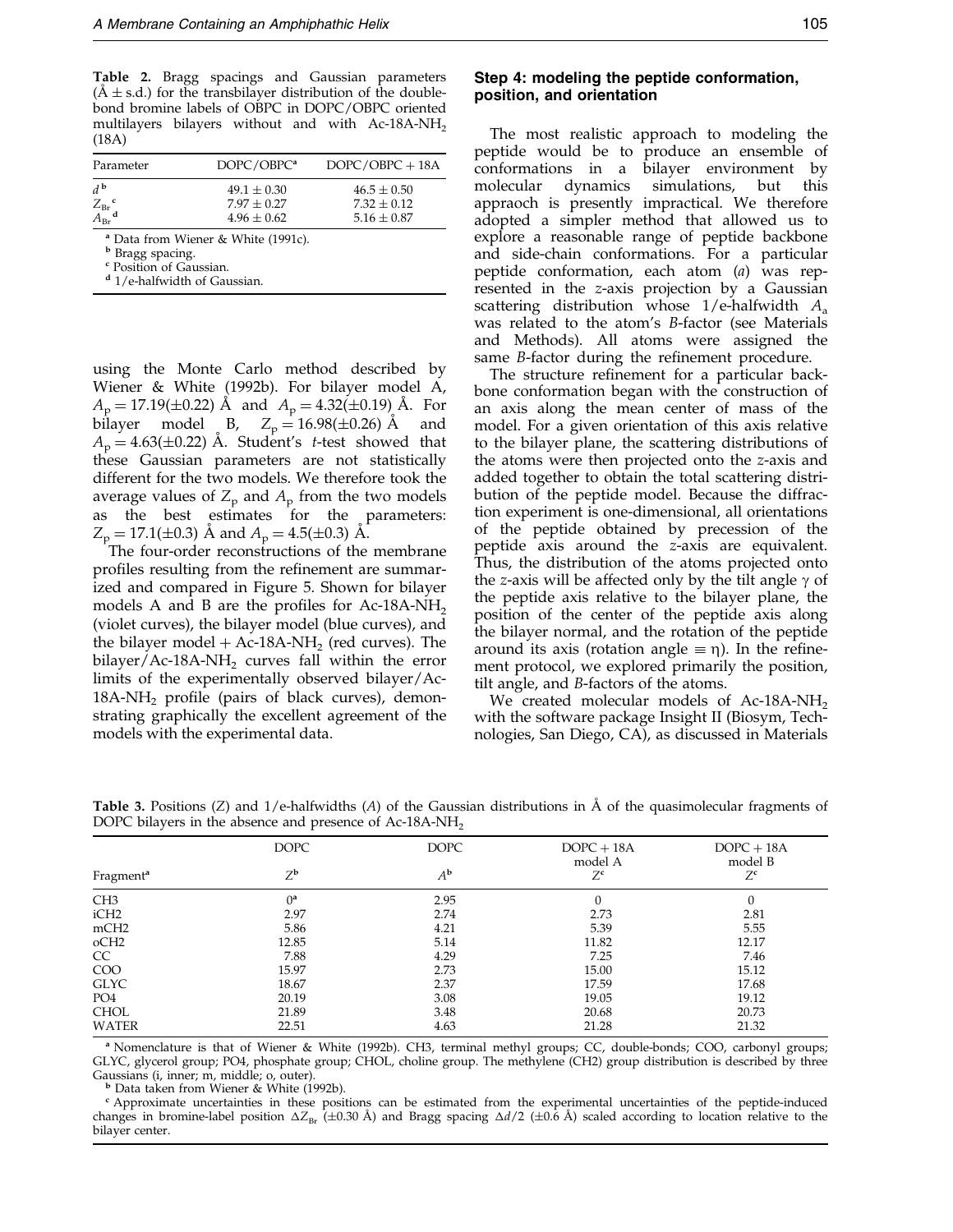

Figure 5. Scattering density profiles summarizing the results of the absolute-scale refinement of the structure of a fluid DOPC bilayer containing  $\alpha$ -helical Ac-18A- $NH<sub>2</sub>$  in the interface aligned approximately parallel with the bilayer plane. To arrive at the Fourier reconstructions shown by continuous red curves, the computed structure factors of the model bilayers (continuous blue curves) are added to the structure factors of Ac-18A-NH<sub>2</sub> computed from the Gaussian fits (continuous violet curves) such as those shown in Figure 7. The computed profiles of  $DOPC/Ac-18A-NH<sub>2</sub>$  fall within the error limits of the observed profiles (continuous black curves). (a) Profiles computed for model bilayer A. The long axis of the helix is found to be located at  $17.2$  Å. (b) Profiles computed for model bilayer B. In the case, the helix axis is located at  $17.0$  Å. The two positions agree within experimental uncertainty. The mean position is  $17.1(\pm 0.3)$  A.

and Methods. Many model structures were constructed, but a large number of them could be caused to fit the experimental data through appropriate combinations of peptide position, helix tilt angle, and atomic B-factor. Therefore, only four structures, defined by the backbone (BB)  $\Phi$ ,  $\Psi$ angles, are presented here for illustrative purposes. BB Model  $I_{\alpha}$  had an ideal helix conformation with  $\Phi = -65^{\circ}$  and  $\Psi = -40^{\circ}$ . BB model  $II_{\alpha}$  was produced from model  $I_{\alpha}$  through a 5 ps molecular dynamics (MD) run performed at 300 K. Similarly, BB model  $III_{\alpha}$  was produced by a 5 ps MD simulation at 500 K. We also created a fully extended chain conformation, BB model  $\text{IV}_{\text{ex}}$ . The backbone conformations and  $\Phi$ ,  $\Psi$  angles for BB models  $I_{\alpha}$ ,  $II_{\alpha}$ , and  $III_{\alpha}$  are shown in Figure 6.

## Structure refinement

For a particular combination of peptide model and model bilayer, the refinement computation finds the optimal position and  $B$ -factor of the peptide model. For each cycle of the computation, the computed structure factors of the peptide atoms are added to the fixed structure factors of the bilayer model, and these computed structure factors compared to the observed structure factors of the DOPC/Ac-18A-NH<sub>2</sub> complex by means of the crystallographic R-factor. The computation involves non-linear minimization of R using the standard Levenberg-Marquardt algorithm [\(Bevingto](#page-16-0)n, 1969; Press et al., 1989) in order to obtain the optimal B-factor and  $Z_p$ . The 1/e-halfwidth  $A_p$  of the transbilayer peptide distribution is obtained from the envelope of the summed atomic



Figure 6. Plot of the dihedral ( $\Phi$ ,  $\Psi$ ) angles versus  $C^{\alpha}$ number for the three helical peptide models used in the absolute-scale refinement of the structure of DOPC bilayers containing Ac-18-NH<sub>2</sub>. The insets show molecular graphics images of the backbone conformations matching the  $\Phi$ ,  $\Psi$  angles.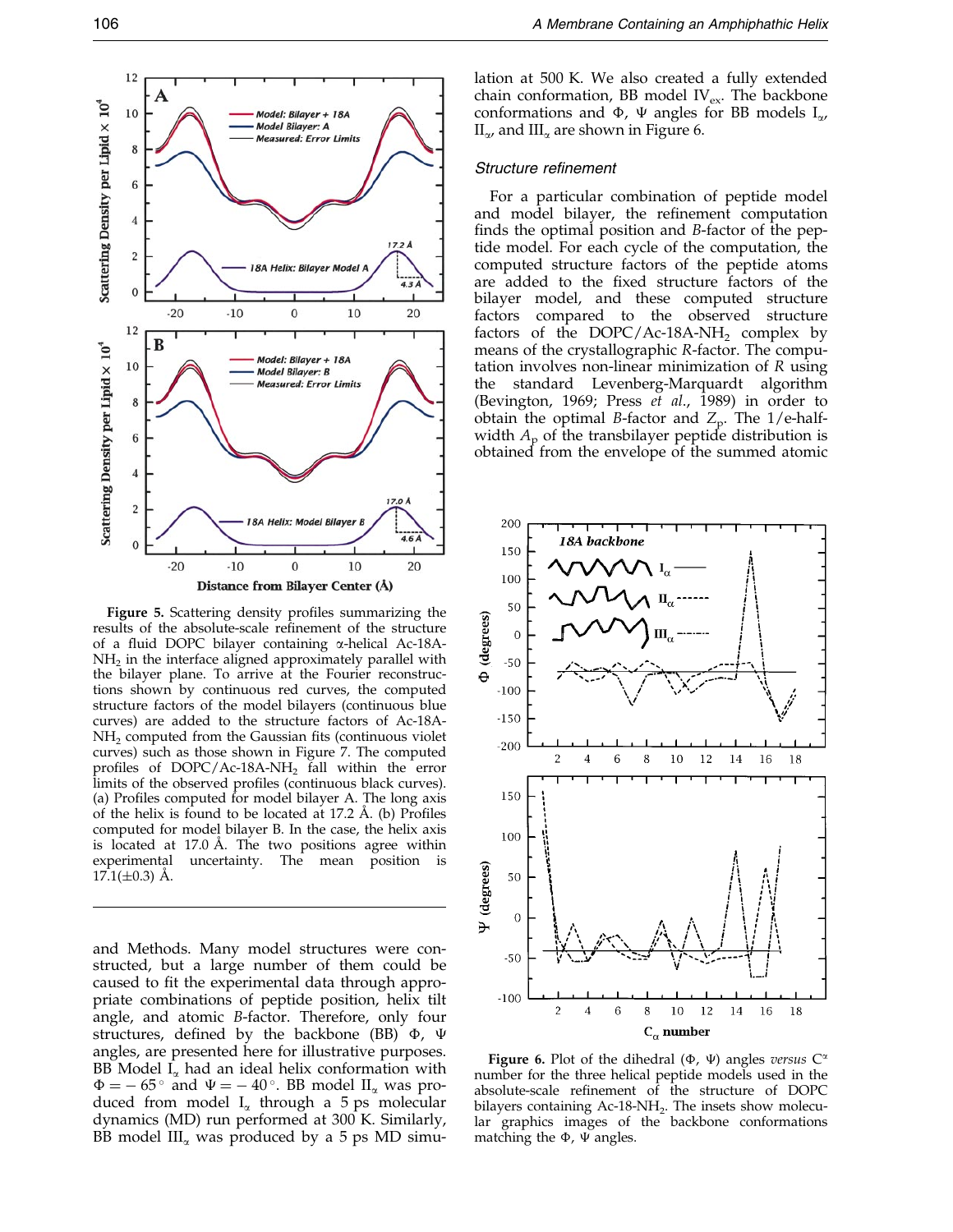<span id="page-8-0"></span>Gaussians. Only those solutions are accepted whose R-factors are smaller than the so-called "self" R  $(R_{\text{self}})$  of the observed structure factors.  $R_{\text{self}}$  measures, in essence, the total experimental uncertainty of the observed structure factors after scaling [\(Wiener &](#page-18-0) White, 1991a; and see Materials and Methods). The value of  $R_{\text{self}}$  was  $6.35 \times 10^{-2}$ for the experiments reported here.

## Refinement results and selection of most likely Ac-18A-NH<sub>2</sub> models

Refinements were performed for each of the four peptide models in each of the two bilayer models. For each combination of model peptide and bilayer model, minimizations were carried out for a series of peptide tilt angles  $\gamma$  and rotation angles  $\eta$ .

**Table 4.** Mean positions  $(Z_p)$ , 1/e-halfwidths  $(A_p)$ , thermal *B-factors, and R-factors determined from fits to the* experimental structure factors [\(Table 1\)](#page-3-0) for the three helix backbone (BB) conformations (BB models  $I_{\alpha}$ ,  $II_{\alpha}$ and  $III_{\alpha}$ ) shown in Figure 6 and an extended chain (BB model  $\rm IV_{ex}$ ).

| BB model                                                                                                                                                                                                                                                                          | $Z_{\rm p}$ (Å) <sup>a</sup> | $A_{\rm p}$ (Å) <sup>b</sup> | $B(A^2)^c$ | $R \times 10^{2d}$ |
|-----------------------------------------------------------------------------------------------------------------------------------------------------------------------------------------------------------------------------------------------------------------------------------|------------------------------|------------------------------|------------|--------------------|
| A. Model bilayer A <sup>e</sup>                                                                                                                                                                                                                                                   |                              |                              |            |                    |
|                                                                                                                                                                                                                                                                                   | 16.99                        | 4.40                         | 418.3      | 5.6                |
|                                                                                                                                                                                                                                                                                   | 17.37                        | 4.39                         | 416.9      | 5.7                |
|                                                                                                                                                                                                                                                                                   | 17.06                        | 4.43                         | 126.5      | 5.3                |
|                                                                                                                                                                                                                                                                                   | 17.31                        | 4.41                         | 120.9      | 5.6                |
|                                                                                                                                                                                                                                                                                   | 17.12                        | 4.79                         | 56.6       | 5.1                |
|                                                                                                                                                                                                                                                                                   | 17.30                        | 4.79                         | 54.0       | 5.2                |
|                                                                                                                                                                                                                                                                                   | 17.28                        | 4.29                         | 451.8      | 6.3                |
| $\begin{array}{l} I^{\eta_{1}}_{\alpha} \\ I^{\eta_{2}}_{\alpha} \\ II^{\eta_{1}}_{\alpha} \\ III^{\eta_{2}}_{\alpha} \\ III^{\eta_{1}}_{\alpha} \\ III^{\eta_{1}}_{\alpha} \\ IV^{\eta_{1}}_{\alpha} \\ IV^{\eta_{2}}_{\alpha} \\ IV^{\eta_{2}}_{\alpha} \end{array}$            | 17.10                        | 4.29                         | 451.5      | 6.3                |
| B. Model bilayer B <sup>e</sup>                                                                                                                                                                                                                                                   |                              |                              |            |                    |
|                                                                                                                                                                                                                                                                                   | 16.61                        | 4.82                         | 570.1      | 1.9                |
|                                                                                                                                                                                                                                                                                   | 17.14                        | 4.87                         | 528.8      | 0.45               |
|                                                                                                                                                                                                                                                                                   | 16.84                        | 4.74                         | 241.6      | 1.0                |
|                                                                                                                                                                                                                                                                                   | 16.94                        | 4.87                         | 292.1      | 1.9                |
|                                                                                                                                                                                                                                                                                   | 16.90                        | 4.99                         | 179.9      | 1.6                |
|                                                                                                                                                                                                                                                                                   | 17.07                        | 4.98                         | 179.1      | 1.3                |
|                                                                                                                                                                                                                                                                                   | 17.06                        | 4.62                         | 563.5      | 0.63               |
| $\begin{array}{l} I_{\alpha}^{\eta_1} \\ I_{\alpha}^{\eta_2} \\ \Pi_{\alpha}^{\eta_1} \\ \Pi_{\alpha}^{\eta_2} \\ \Pi_{\alpha}^{\eta_1} \\ \Pi_{\alpha}^{\eta_2} \\ \Pi_{\alpha}^{\eta_1} \\ \Pi_{\alpha}^{\eta_2} \\ \Pi_{\alpha}^{\eta_2} \\ \Pi_{\alpha}^{\eta_3} \end{array}$ | 16.88                        | 4.62                         | 563.1      | 0.62               |

Peptide models were constructed using the software package Insight II as described in Materials and Methods. The long axis of the peptide models are parallel with the bilayer plane  $(\gamma = 0^\circ)$ . Figure 8). For each model, two rotational positions around the long axis are shown  $(\eta_1 = 0^\circ$  and  $\eta_2 = \eta_1 + 180^\circ)$ .

<sup>a</sup> Center of the transbilayer distribution of Ac-18A-NH<sub>2</sub> in DOPC bilayers defined as the mean of the atom coordinates of the model. It is generally different from the center of scattering because scattering weights positions according to atomic scattering lengths.<br><sup>b</sup> The 1/e-halfwidth of the envelope of the distribution

defined by the sum of the Gaussian distributions of the indivi-<br>dual atoms.

The crystallographic thermal B-factor is related to the  $1/e$ halfwidth  $A_a$  of an atom's Gaussian distribution through  $B = 4\pi^2 A_{\rm T}^2$  with  $A_{\rm a}^2 = A_{\rm c}^2 + A_{\rm T}^2$ , where  $A_{\rm c}$  is the atom's covalent radius. For comparison, the B-factors for some of the lipid's interfacial quasimolecular fragments (Table 3) are interfacial quasimolecular fragments

 $B_{\text{COO}} = 123.43$ ,  $B_{\text{glyc}} = 71.38$ ,  $B_{\text{chol}} = 219.77$ ,  $B_{\text{PO4}} = 203.7 \text{ Å}^2$ .<br>  $\mathbb{E}^*(h) = \frac{F^*(h)}{F^*(h)} = \frac{F^*(h)}{F^*(h)} = \frac{F^*(h)}{F^*(h)}$ where  $F_m$  are the structure factors of the DOPC/Ac-18A-NH<sub>2</sub> model (see [Table 1\). T](#page-3-0)he values of  $R$  are of the order of, or smaller than, the value of the self *R*-factor ( $R_{\text{self}} = 6.3 \times 10^{-2}$ , see the text).<br>
<sup>e</sup> Described i[n Table 3.](#page-6-0)



Figure 7. Scattering density profiles of the four model structures of  $Ac-18A-NH_2$  in DOPC bilayers resulting from the absolute-scale refinement using model bilayer A as the structure of the perturbed bilayer. The continuous lines show the profiles that result from summing the thermal envelopes of the atoms of the peptides (see the text). The superimposed dots indicate the results of fitting Gaussian curves to the profiles. The refinement procedure finds the optimal position of the centers of scattering of the peptides and their average atomic B-factors. For the curves shown, the long axis of the peptide models were aligned parallel with the bilayer plane. The maxima of all curves occur at the same distance from the bilayer center. Notice, however, that the B-factors of the peptide models differ dramatically. The values shown should be considered in the context of the range of B-factors, 70-200  $\AA^2$ , observed for the interfacial quasimolecular fragments of the fluid DOPC bilayer (see the text). Notice that the continuous curve for BB model  $III_{\alpha}$  has two local maxima. This is a result of its contorted backbone (BB) conformation (see Figure 6).

Typical results for bilayer models A and B and peptide BB models  $I_{\alpha}$ ,  $II_{\alpha}$ ,  $III_{\alpha}$ , and IV<sub>ex</sub> with  $\gamma = 0^{\circ}$ are summarized in Table 4. Examples of the scattering-density profiles for each of the model peptides in bilayer model A (Table 4) obtained by summing the atomic Gaussians are presented in Figure 7 as continuous curves. Superimposed on these curves as dots are the fits of single Gaussians to the summed atomic Gaussians. As expected, a summed-Gaussian envelope can generally be described accurately by a single Gaussian function.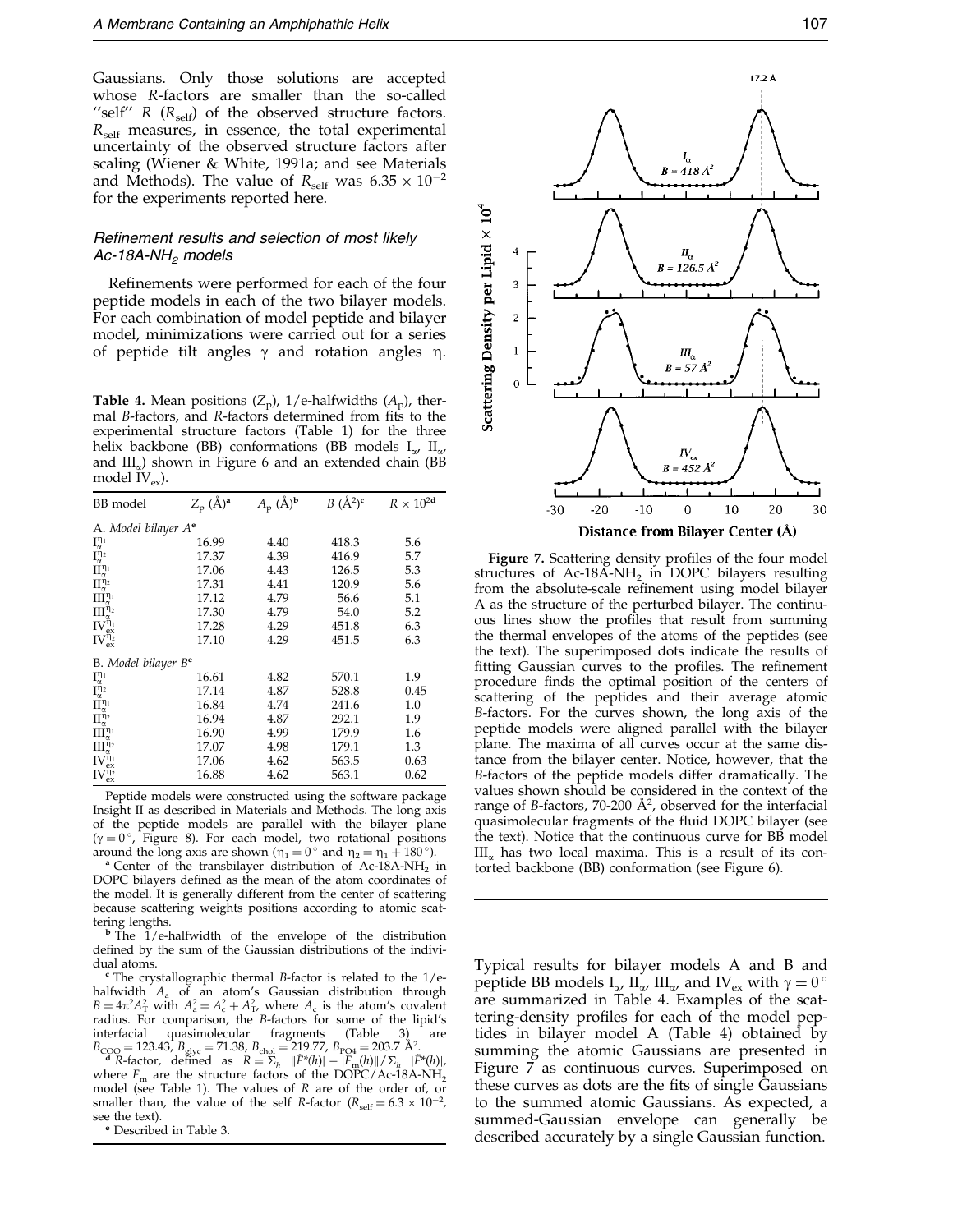Three observations about [Table 4](#page-8-0) and Figure 7 are important. First, both helical and extendedchain peptide models provided satisfactory fits to the experimental data, but with dramatically different B-factors. Second, all of the transbilayer peptide distributions for particular model bilayers and model peptides yielded the same position for the Gaussian peak, as illustrated in Figure 7 for  $\gamma = 0$ . This reveals the robustness of the fits and further justifies using single Gaussians in step 3. Third, the B-factors required for a good fit to the experimental data, ranging from 57 to 570  $A<sup>2</sup>$  [\(Table 4](#page-8-0) and Figure 7), depend strongly on the backbone conformation of the model peptide. In general, the tighter the conformation of the backbone and side-chains, the larger the B-factor must be in order to obtain a satisfactory fit. The B-factors obtained are huge by protein crystallographic standards; B-factors for high-resolution protein structures are typically  $\sim$ 25 Å<sup>2</sup>. The reasonableness of the B-factors obtained must be judged against the apparent B-factors of the quasimolecular groups of the fluid bilayer interface that range from 70  $\AA$ <sup>2</sup> for the glycerol group to about  $200 \text{ Å}^2$  for the choline and phosphate groups. Because the thermal motion of the peptide must be tightly coupled to the thermal motion of the bilayer, reasonable peptide B-factors should fall within this range. By this criterion, the most reasonable models are BB model  $II_{\alpha}$  in model bilayer A and BB model  $III_{\alpha}$  in model bilayer B [\(Table 4 a](#page-8-0)nd Figure 7).

The B-factors also depend, however, on the peptide tilt angle, as shown in Figure 8 for the helical peptide models in model bilayer A. As expected,



Figure 8. The effect of helix orientation on the B-factors required to achieve a satisfactory refinement for the three helical peptide models. The larger the tilt angle, the smaller  $B$  must be in order for a satisfactory fit to the experimental data to be obtained. The shaded area delineates the range of B-factors expected, based upon the known B-factors of the interfacial quasimolecular fragments of fluid DOPC bilayers. These data suggest that BB models  $II_{\alpha}$  and  $III_{\alpha}$  are the most reasonable representations of helical Ac-18A-NH<sub>2</sub> structures, but in any case, the data show that the long axis of helical conformations must be tilted no more than about  $10-15$ °.

the greater the tilt angle, the smaller the B-factor has to be in order to achieve a satisfactory fit to the experimental data. The range of bilayer interface B-factors, shown by the shaded area of Figure 8, suggested conformations and tilt angles that could be reasonably expected for the helices in the bilayer. The perfect helix, BB model  $I_{\alpha}$  is reasonable provided  $\gamma$  is between 10<sup>°</sup> and 14<sup>°</sup>, whereas BB model III<sub>n</sub> is reasonable only for  $\gamma = 0^{\circ}$ . The moderately disordered helix, BB model  $II_{\alpha}$ , can be accommodated with a  $\gamma$  of 0-6 $\degree$ . We therefore concluded that Ac-18A-NH<sub>2</sub> is helical with  $\gamma < 14$ °. The thermal motion of the bilayer, however, makes it seem unlikely that the backbone would be a perfect helix or that  $\gamma$  would be rightly constrained. These considerations suggest that BB model  $II_{\alpha}$ with  $\gamma$  fluctuating between  $0^{\circ}$  and  $6^{\circ}$  is the most reasonable description of Ac-18A-NH<sub>2</sub> in DOPC bilayers under the conditions of our experiments.

#### Evaluation of the structure refinement

The validity of the absolute-scale refinement results is supported by four lines of evidence. First, the overall quality of the diffraction data can be judged by considering whether the observed effects of the peptide on the diffracted X-ray intensities are sensible. In X-ray diffraction studies of pure DOPC bilayers, seven or eight diffraction orders were observed [\(Wiener](#page-18-0) & White, 1991c, [1992b\). W](#page-18-0)hen  $Ac-18A-NH_2$  was present, however, we could observe only four or five orders of diffraction, depending upon the mol% of OPBC. There are two possibilities for this effect: either five orders of diffraction were sufficient for describing the fully resolved profile, or poor experimental technique prevented observation of higher orders. To distinguish between these possibilities, we calculated the structure factors of the bilayer/Ac-18A-NH<sub>2</sub> models out to  $h = 8$ . The results of the calculations are presented in [Table 1,](#page-3-0) where it is seen that structure factors for  $h > 5$  are small, but non-zero. Could they have been observed in a carefully performed experiment? The answer depends, of course, upon the signal-tonoise ratio of the experiment in which one observes intensities  $I_h = F_h^2/h$ . In order to examine the observability of the diffracted intensities, we calculated expected values of  $I<sub>h</sub>$  taking  $I<sub>1</sub>$  arbitrarily as equal to 1000. The results of the calculation are presented in [Table 5.](#page-10-0) Included for comparison are values of  $I<sub>h</sub>$  calculated for pure DOPC bilayers from the data of [Wiener &](#page-18-0) White (1991c), who could observe no more than eight diffraction orders, even with extremely long exposures. Orders 6, 7, and 8 were near the signal-to-noise limit in their experiments. The data of [Table 5](#page-10-0) indicate that for DOPC bilayers containing  $Ac-18A-NH_2$ , the expected values of orders 6, 7, and 8 are typically about an order of magnitude smaller than those observed for pure DOPC. Furthermore, the calculated values of these orders never exceed the second order of pure DOPC, which is not easily observed even for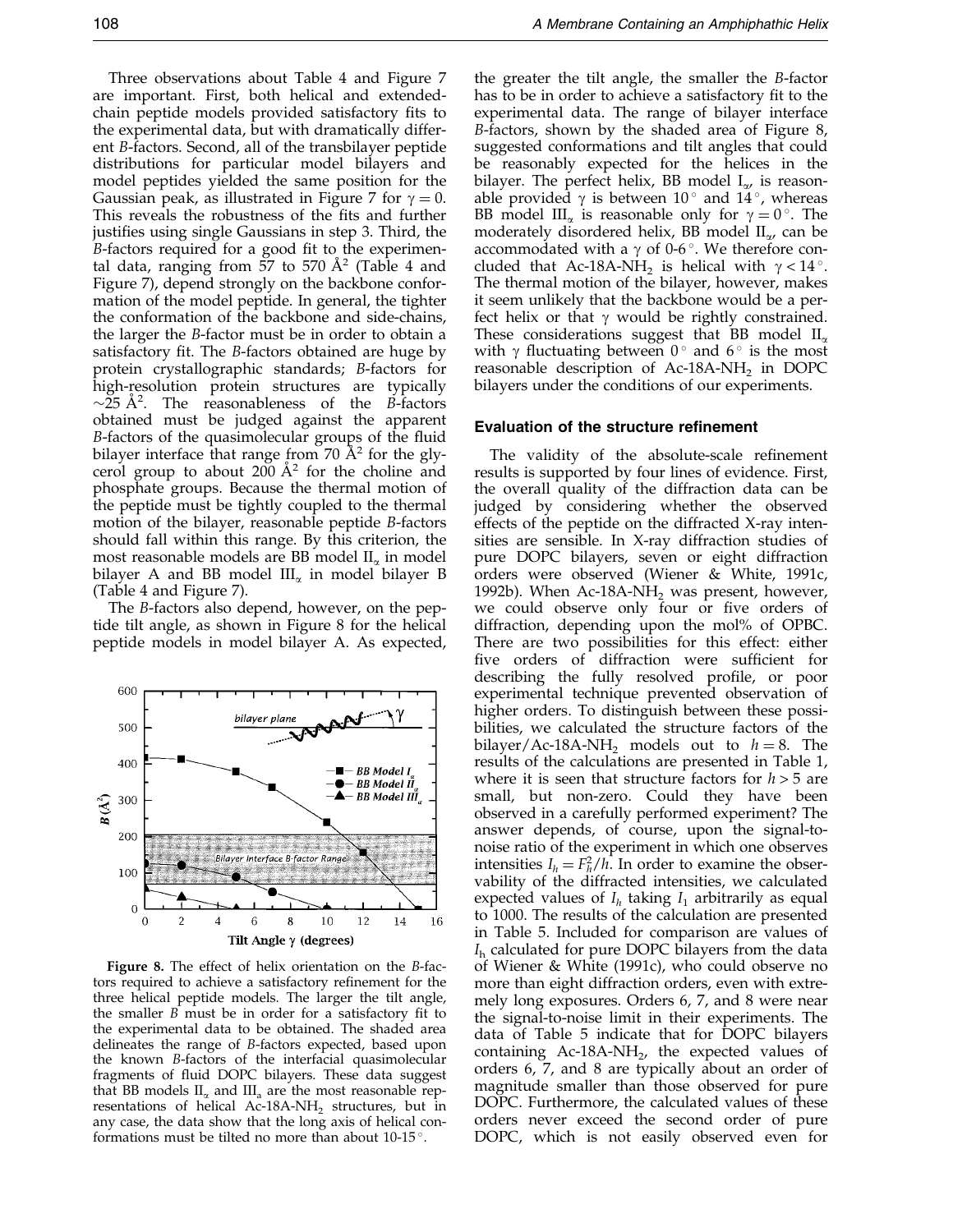<span id="page-10-0"></span>

| <b>Table 5.</b> Experimental and computed diffracted intensities $I(h)$ normalized to make $I(1) = 1000$ |  |
|----------------------------------------------------------------------------------------------------------|--|
|----------------------------------------------------------------------------------------------------------|--|

| $h^a$ | $DOPC + 18A$ (observed) | $DOPC + 18A$ with model<br>bilayer A <sup>b</sup> | $DOPC + 18A$ with model<br>bilayer B <sup>b</sup> | DOPC alone (computed) $\rm^c$ |
|-------|-------------------------|---------------------------------------------------|---------------------------------------------------|-------------------------------|
|       | 1000                    | 1000                                              | 1000                                              | 1000                          |
|       | 0.28                    | 0.014                                             | 0.23                                              | 0.055                         |
|       | 22.40                   | 24.63                                             | 23.31                                             | 4.85                          |
| 4     | 21.03                   | 25.19                                             | 19.86                                             | 18.56                         |
| 5     | 0.58                    | 1.77                                              | 1.08                                              | 1.31                          |
| 6     | n.o. <sup>d</sup>       | (0.11)                                            | (0.075)                                           | 0.58                          |
|       | n.o. <sup>d</sup>       | (0.024)                                           | (0.021)                                           | 0.29                          |
| 8     | n.o. <sup>d</sup>       | (0.033)                                           | (0.041)                                           | 0.24                          |

Intensities are calculated from model structure factors  $F_m(h)$  using  $I(h) = F_m(h)^2/h$ .<br><sup>a</sup> Diffraction order.

 $^{\text{b}}$  Computed using the structure factors  $F_{\text{m}}(h)$  fro[m Table 1.](#page-3-0) c Computed with model structure factors  $F_{\text{m}}(h)$  by [Wiener & W](#page-18-0)hite (1991c).  $^{\text{d}}$  Not observable.

highly oriented samples at 66 % RH. Therefore, the high orders of diffraction were not expected to be observable, and in fact were not. We conclude that when the helix is present in the bilayer it causes a smoother profile and effectively "dampens" the high-order structure factors, causing a maximum of only five orders of diffraction to be sufficient for full resolution of the profile. That is, the broad distribution of the thermally disordered Ac-18A-NH<sub>2</sub> helix masks the finer detail of the fluid bilayer itself.

Second, the quality of the refinement can be judged by considering the agreement between the model-independent real-space distribution determined in step 1 and bilayer-model-dependent Gaussian distribution determined in step 3. The real-space difference structure of step 1 suggested a Gaussian-like distribution centered at  $Z_p =$  $\pm$  16.6 Å with a full-width of about 10 Å (Figure 3), while the best-fit Gaussian distribution of step 3 had parameters  $Z_p = \pm 17.1(\pm 0.3)$  Å and 1/e-halfwidth  $A_p = 4.5(\pm 0.3)$  Å. The agreement between these distributions is well within the  $\delta d/2 \sim 1$  Å uncertainty of the real-space difference structure that arises primarily from the change in Bragg spacing caused by the peptide (see above). The widths of both distributions are consistent with crystallographic observations on the helices of helix-bundle membrane proteins. The mean diameter  $D_{\text{hlx}}$  of a helix in the bilayer can be estimated from  $D_{\text{hlx}} \approx 2A_p$  to be about 9(±0.6) A. This compares quite favorably with the average center-to-center spacing of  $9.6(\pm 1.9)$  Å observed for 45 transmembrane helices in membrane proteins of known structure [\(Bowie, 1](#page-17-0)997). These considerations alone strongly suggest that  $Ac-18A-NH<sub>2</sub>$  in the bilayer exists as an a-helix lying parallel with the bilayer surface.

Third, the agreement between these two peptide distributions provides support for the bilayer models developed in step 2. The need for the models is clear from the decrease in Bragg spacing and the inward shift of the Br-labeled double bonds caused by the peptide. Furthermore, the simple expedient of using the neat DOPC bilayer structure in step 3 failed on two counts, primarily because of the incorrect Bragg spacing: large structure factors were obtained in the refinement for  $h = 6$ , 7, and 8, and R-factors significantly greater than  $R_{\text{self}}$  were obtained. The very small inward shift of the double bonds with virtually no change in width suggests that the models are likely to be very good approximations of the perturbed bilayer structure. This is supported by the fact that the two bilayer models used led to statistically equivalent peptide distributions in step 3 that are very close to real-space difference-structure distribution determined in step 1. The strongest overall evidence for the models is the quality of the agreement between the observed structure factors and those computed from the bilayer models [\(Table 1](#page-3-0) and Figure 5). The model structure factors agree with the observed ones well within the accumulated experimental error described by  $R_{\text{self}}$ .

Finally, the quality of the peptide models in step 4 was tested in two ways. The first test was the internal consistency of the refinement procedure. Good consistency was indicated by the excellent agreement between the peptide distributions determined in steps 3 and 4 [\(Table 4,](#page-8-0) Figures 5 and 7). The second, and much more important, test was the direct observation of the conformation and orientation of Ac-18A-NH<sub>2</sub> in DOPC bilayers using oriented circular dichroism under experimental conditions identical with those of the diffraction experiments (see Materials and Methods). The oriented CD spectrum shown in Figure 9 for 5 mol% Ac-18A-NH<sub>2</sub> is an average over eight different azimuthal angles obtained at 66 % RH. The data show unambiguously that the peptide conformation was predominantly a-helical in our experiments, about  $80\%$  as estimated from the ellipticity value at 222 nm. Furthermore, the shape of the spectrum indicates that the peptide was oriented perpendicular to the beam and parallel with the bilayer surface [\(Wu](#page-18-0) et al., 1990). These CD data suggest that BB model  $II_{\alpha}$  with  $\gamma < 6^{\circ}$  is a reasonable description of Ac-18A-NH<sub>2</sub> in the fluid DOPC bilayer at 66 % RH.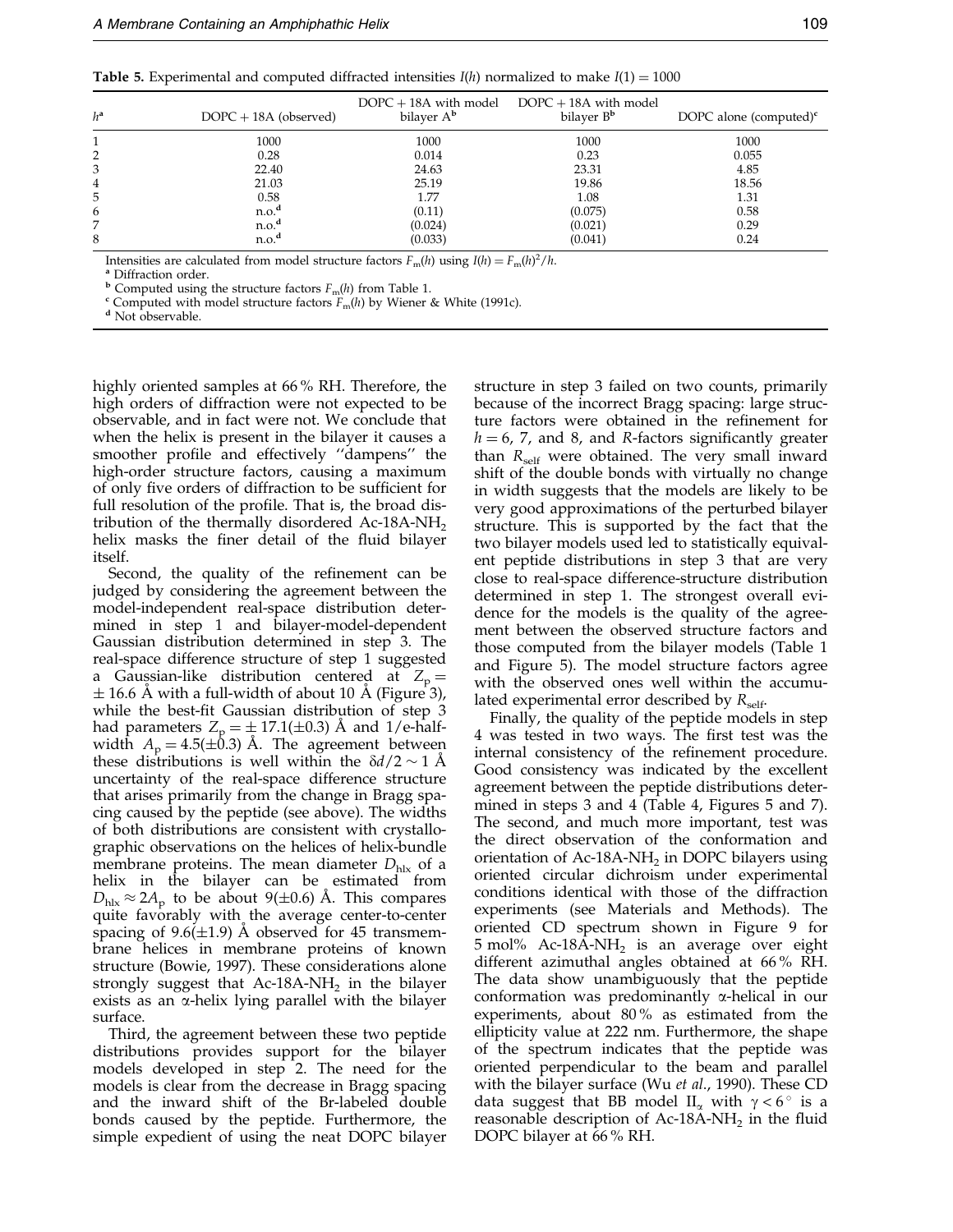

Figure 9. Oriented circular dichroism spectrum for Ac-18A-NH<sub>2</sub> (5 mol%) in oriented DOPC bilayers at 66 % RH collected under the same conditions as the diffraction experiments. The samples were prepared as in the diffraction experiments using quartz slides that were placed in the spectropolarimeter normal to the optical path. The data show that the peptide conformation is predominantly  $\alpha$ -helical, about 80% based upon its ellipticity value at 222 nm. The shape of the spectrum indicates that the peptide is oriented perpendicular to the optical path and parallel with the bilayer surface, based upon the theory and observations reported by Wu [et al](#page-18-0). (1990). These data are entirely consistent with BB models  $II_{\alpha}$  and  $III_{\alpha}$  being reasonable examples of the conformations of Ac-18A-N $\tilde{H}_2$  in the bilayer.

## **Discussion**

The results presented above provide the first view of the structure of an amphipathic  $\alpha$ -helix in a fluid lipid bilayer determined by absolute-scale refinement. The incorporation of 5 mol% of Ac-18A-NH<sub>2</sub> into DOPC bilayers at 66% RH caused the Bragg spacing to decrease from  $49.1 \text{ Å}$  to  $46.5$  Å [\(Table 2\)](#page-6-0) and the double bonds to shift towards the bilayer center by  $0.65 \text{ Å}$  [\(Table 2,](#page-6-0) Figures 2 and 4(a)). These changes indicate that the peptide caused the bilayer to thin slightly, as observed in diffraction studies on other peptide/ bilayer systems [\(Jacobs &](#page-17-0) White, 1989; [Wu](#page-18-0) et al., 1995). The absolute-scale refinement allowed us to establish that the transbilayer distribution of the peptide can be described by a Gaussian located at  $Z_p = 17.1(\pm 0.3)$  Å from the bilayer center with an 1/e-halfwidth  $A_p = 4.5(\pm 0.3)$  Å (Figure 5), consistent with the center-to-center helix packing of 9.6( $\pm$ 1.6) Å observed in helix-bundle membrane proteins [\(Bowie, 1](#page-17-0)997). The refinement procedure yielded the optimal positions and average atomic B-factors of several peptide models (Figure 7). Overall, the analysis suggested that a somewhat disordered helix, such as BB model  $II_{\alpha}$  or  $III_{\alpha}$ , with  $\gamma < 6^\circ$  was an appropriate description of the average conformation of the peptide. Oriented circular dichroism measurements of Ac-18A-NH<sub>2</sub> in DOPC bilayers (Figure 9), made under the same experimental conditions as the diffraction measurements, were entirely consistent with these modeling results.

We can therefore conclude, with considerable confidence, that Ac-18A-NH<sub>2</sub> is highly helical, oriented approximately parallel with the bilayer plane, and located 17.1( $\pm$ 0.3) Å from the bilayer plane. As shown in [Figure 10](#page-12-0), this places the helix axis close to the average position of the glycerol groups of the DOPC bilayer. Based upon the width of the Ac-18A-NH<sub>2</sub> Gaussian distribution, Figure  $10$ also shows that the thermally disordered surface of the helix extends approximately to the depth of the DOPC double bonds. This penetration into the HC core is somewhat deeper than proposed by [Clayton](#page-17-0) & Sawyer (1999) based upon fluorescence measurements. The surface of the helix facing the HC core is presumably the non-polar surface, as suggested in [Figure 1](#page-12-0)0, but we have no direct proof that that is the case. The refinement studies show that rotations of the helices about their axes have only minor effects on the quality of the fits of the model structure factors to the experimental data [\(Table 4\)](#page-8-0). The broad thermal width of the helix makes it impossible to determine the exact locations of the different amino acid residues. Neutron diffraction and specific deuterium labeling will be required for such determinations. We were surprised that it was possible to form highly oriented and strongly diffracting lamellar arrays of  $Ac-18A-NH<sub>2</sub>/DOPC$  bilayers, because the peptide is so highly charged and no counter-ions were present in the system. We can only presume that some combination of lysine deprotonation, aspartate/ glutamate protonation, Coulombic interactions with headgroups, and intrahelical salt-bridge pairing [\(Lund-Ka](#page-17-0)tz et al., 1995) occurs.

The so-called snorkel hypothesis [\(Segrest](#page-17-0) et al., 1990) has been proposed to explain the presence of basic amino acid residues at the polar/non-polar interface and acidic amino acid residues in the center of the polar face of class A amphipathic helices such as  $Ac-18A-NH_2$  [\(Mishra](#page-17-0) *et al.*, 1994). The hypothesis proposes that the amphipathic character of the basic residues, especially lysine, causes them to extend toward the polar face of the helix in order to insert their charged moieties into the interfacial aqueous region so that their non-polar van der Waals surface can contact the HC core. The computer program LAMBDA (Lipid Affinity Measured By Depth Algorithm, [Palgunac](#page-17-0)hari et al., 1996), based in part upon this hypothesis, predicts that the center of the Ac-18A-NH<sub>2</sub> helix axis will be located  $4-5$  Å beneath the lipid phosphate group with a tilt angle of  $4.6^\circ$  and will penetrate to within 8-9  $\AA$  of the center of the HC core. The data presented here agree approximately with these predictions (see Figure  $10$ ). However, this agreement for a single example of a class A helix may be fortuitous and cannot, therefore, be considered as a general test of the snorkel hypothesis.

The X-ray diffraction and circular dichroism experiments provide only one-dimensional information about the disposition of Ac-18A-NH<sub>2</sub> in the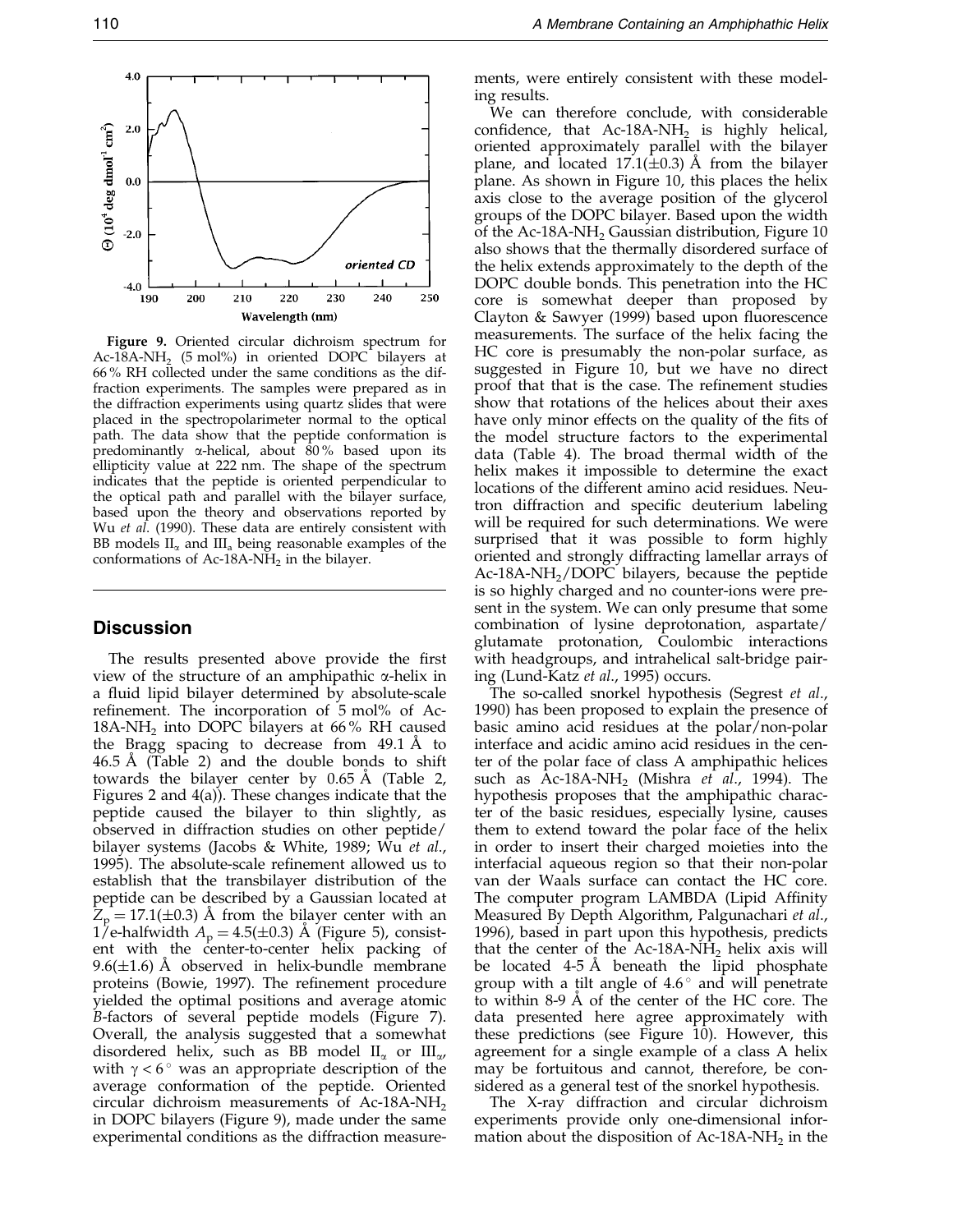<span id="page-12-0"></span>

Figure 10. Summary of the results of the structural refinement of Ac-18A-NH<sub>2</sub> in DOPC bilayers showing the transbilayer distribution of the  $\alpha$ -helix in the context of the structure of the fluid DOPC bilayer. The inset shows a helicalwheel representation of the Ac-18A-NH<sub>2</sub> aligned parallel with the bilayer plane with the non-polar surface facing the HC core of the bilayer (not to scale). The Gaussian distribution of the helix indicates that the thermally disordered surface of the helix penetrates the HC core to the level of the double bonds. The helix axis located 17.1  $\AA$  from the bilayer center coincides closely with the mean position of the DOPC glycerol groups located about 17.6 Å from the center. The amino acids of the helical wheel are color-coded according to the interfacial hydrophobicity scale established by [Wimley &](#page-18-0) White (1996). On that scale, partitioning of aromatic residues (blue) is highly favorable, leucine moderately favorable (green), alanine and valine slightly favorable (yellow), and all charged residues highly, but about equally, unfavorable (red). Ideally amphipathic Ac-18A-NH<sub>2</sub> resides precisely at the headgroup/HC core boundary as is often assumed, but never previously demonstrated directly.

bilayer. What can be said about its disposition in the other two dimensions? Simple geometric considerations, summarized in [Figure 1](#page-13-0)1, can be used to address two basic questions: the area density of helices in the bilayer plane and the packing of the lipids around the helices. Treating  $Ac-18A-NH<sub>2</sub>$  as a helix 27 Å long with a diameter of 10 Å, its projected surface area on the bilayer plane is  $\sim$ 270 Å<sup>2</sup> compared to the total surface area of  $\sim$ 1200 Å<sup>2</sup> for its associated 19 lipid molecules that each occupy  $\sim$  60 Å<sup>2</sup>. Although the helices are not tightly packed in the membrane plane, as shown schematically in [Figure 1](#page-13-0)1(a), they nevertheless have a significant effect on the ways that the lipids can occupy volume and area in the bilayer. This is immediately apparent from the changes in Bragg spacing d and lipid hydration induced by Ac-18A- $NH<sub>2</sub>$ . Because d decreases without a major change in lipid hydration, the helices must at least cause the area per lipid  $S$  to increase. But, the following calculations show that the helices also contribute independently to the area of the interface. Consider first pure DOPC bilayers at  $66\%$  RH. The molecular volume of DOPC is 1295  $A^3$  [\(Wiener &](#page-18-0) White, 1992a) and the volume of its 5.4 water molecules of hydration is  $162 \text{ Å}^3$ . Because ideal volumetric mixing appears to prevail in fluid bilayers at low hydration [\(White](#page-18-0) et al., 1987), the Bragg spacing of 49.1 Å leads to  $S = 59.3 \text{ Å}^2$  [\(Wiener](#page-18-0) & White, 1992a). When  $Ac-18A-NH_2$  is present, the hydration increases to 5.7 water molecules per lipid molecule and the Bragg spacing decreases to 46.5 Å, indicating that  $S$  must increase slightly, as expected, to  $63.0 \text{ Å}^2$ . But, the situation is actually more complicated. A half-unit cell of the peptide/ DOPC membrane contains 1/19 of a peptide as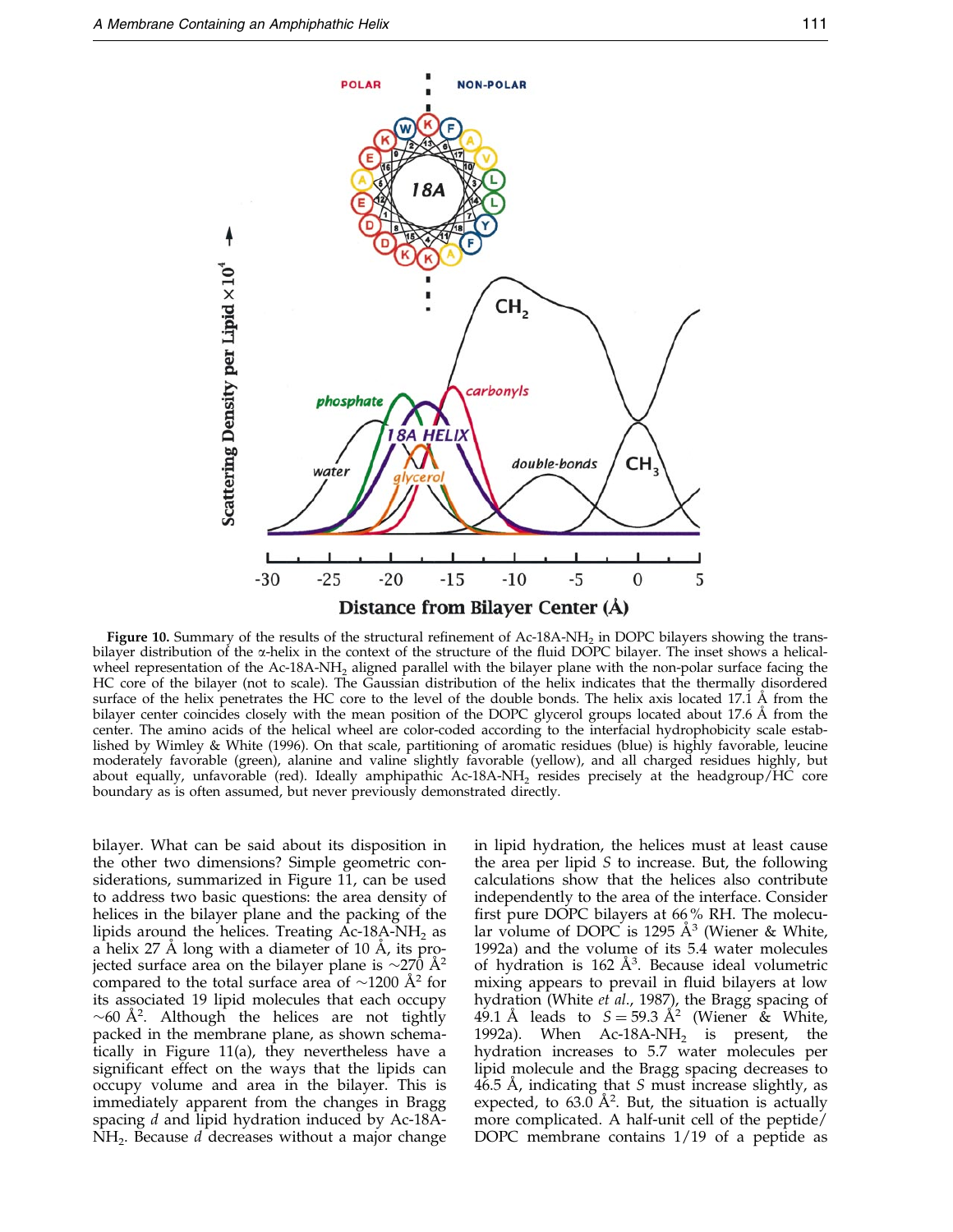<span id="page-13-0"></span>

Figure 11. Representations of the distribution of Ac-18A-NH<sub>2</sub> on the surface of the DOPC bilayer and of the packing of DOPC, water, and Ac-18A-NH<sub>2</sub> in a half-unit cell of the membrane. (a) A plan view of Ac-18A-NH<sub>2</sub> helices distributed on the surface of a DOPC bilayer constructed so the projected area of a helix is  $270 \text{ Å}^2$  and the area of its associated 19 lipid molecules is about 1200  $\AA^2$ . (b) A summary of the contributions of DOPC + water and of Ac-18A-NH<sub>2</sub> to the cross-sectional area of the half-unit cell, computed as follows. The half-unit cell contains 1 DOPC, 5.7 water molecules, and  $1/19$  of an Ac-18A-NH<sub>2</sub> whose volumes are, respectively, 1295 Å<sup>3</sup> [\(Wiener &](#page-18-0) White, 1992b), 171 Å<sup>3</sup>, and  $147 \text{ Å}^3$ . The molecular volume of a water molecule is 30  $\AA$ <sup>3</sup> and the volume of a whole peptide is 2800  $\AA$ <sup>3</sup>, calculated from the amino acid partial molar volumes determined by [Makhatad](#page-17-0)ze et al. (1990). Given  $d/2 = 23.25$  Å and the half-unit cell volume of 1613  $\AA^3$ , the cross-sectional area of the unit cell is  $69.37 \text{ Å}^2$ . Of this total, DOPC + water contributes 63.05  $\AA^2$  and Ac-18A-NH<sub>2</sub> 6.32 Å<sup>2</sup>. (c) An illustration showing that, at constant half-unit cell volume, the volumes of the peptide and lipid can be rearranged to allow only partial penetration of the bilayer by the peptide.

well as the water and the DOPC molecule. We esti-mate from the data presented by [Makhata](#page-17-0)dze et al. (1990) that the volume of Ac-18A-NH<sub>2</sub> is about  $2800 \text{ Å}^3$ , which means that the volume of peptide in the half-unit cell is about  $147 \text{ Å}^3$ . The total

volume of the half-unit cell and the Bragg spacing lead to a cross-sectional area of the half-unit cell of 69.4 Å<sup>2</sup>, meaning that Ac-18A-NH<sub>2</sub> contributes an additional interfacial area of about 6.4  $A^2$  per lipid molecule. Figure 11 shows how these numbers can be reconciled with one another. Figure 11(b) summarizes the per-lipid contributions of  $Ac-18A-NH<sub>2</sub>$ to half-unit cell volume and interfacial area. Figure 11(c) shows one of the many ways that the lipid and peptide volumes can be isovolumetrically redistributed in order to accommodate the partial penetration of  $Ac-18A-NH<sub>2</sub>$  into the bilayer. In the case shown, the headgroups occupy slightly less area and the terminal methyl groups slightly more. These simple images show that the packing of the helix and the lipid in membrane is entirely consistent with the helix being embedded in the bilayer interface. Because we have shown that the bilayer structure is not strongly perturbed by the peptide, it appears that the lipids can adapt readily to the surface of the helix.

Our results encourage us to believe that the absolute-scale refinement approach will be generally useful for understanding the structural consequences of the interactions of a wide range of peptides and proteins with lipid bilayers. It should be especially useful for testing predictions of the depth and orientation of amphipathic helices in membranes [\(Segrest](#page-17-0) et al., 1974; [Brasseur](#page-17-0) et al., 1988; [Brasseur](#page-17-0), 1991; [Jones](#page-17-0) et al., 1992; [Palgunac](#page-17-0)hari et al., 1996). Its main shortcoming at present is that it can be applied to DOPC bilayers only at low levels of hydration. However, recent advances in sample preparation and orientation [\(Katsaras](#page-17-0), 199[7, 1998\) su](#page-17-0)ggest that the method can eventually be extended to fully hydrated bilayer systems. When combined with thermodynamic measurements, the added structural information should provide a better basis for quantitative descriptions of peptide-bilayer interactions at the molecular level. Finally, the method raises the possibility of combining diffraction results with molecular dynamics simulations of peptides in bilayers, which are becoming increasingly feasible as computer speeds increase [\(Huang](#page-17-0) & Loew, 1995; Bernèche et al., 1998).

## Materials and Methods

## Materials and sample preparation

DOPC and OBPC were purchased from Avanti Polar Lipids (Alabaster, AL). The purity of OBPC was determined by elemental analysis to be better than 99.9 % (Microlit Laboratories, Madison, NJ). Ac-18A- $NH<sub>2</sub>$  was synthesized and purified as described [\(Venkatach](#page-18-0)alapathi et al., 1993).

Lipid/peptide multilayers were deposited on a curved glass surface as described [\(Wiener &](#page-18-0) White, 1991c; [Hristova](#page-17-0) & White, 1998). The relative humidity (RH) was maintained at 66 % with a saturated solution of  $NaNO<sub>2</sub>$ . The sample was placed in a custom-made humidity chamber with two thin X-ray transparent beryllium windows. The sample was adjusted in the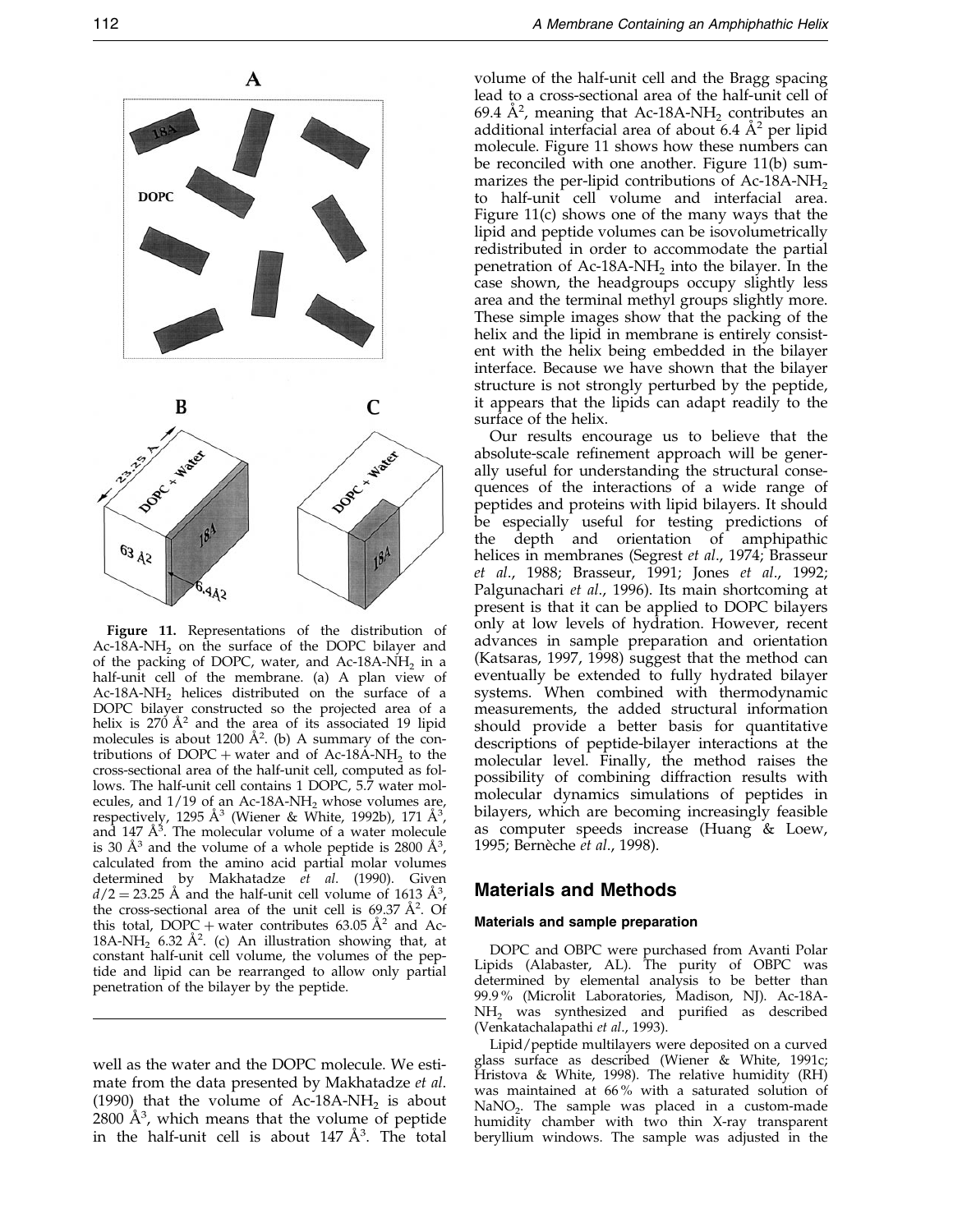<span id="page-14-0"></span>chamber such that the incident X-rays were tangent to the curved surface of the oriented multilayer at a glancing angle so that all of the lamellar diffraction orders were recorded in a single experiment. In this geometry, much of the wide-angle diffraction due to lipid acyl chains is absorbed by the glass substrate [\(Wiener &](#page-18-0) White, 1991c). Sample degradation was monitored by TLC and HPLC. No degradation of irradiated samples was observed over periods of one to two days, which is long compared to typical X-ray exposure times of eight to ten hours. Furthermore, no systematic differences in the line-widths or integrated intensities were observed.

#### Determination of sample hydration

The weight of a volumetric flask was measured in vacuum and in a 66 % RH environment. Ten mg of DOPC dissolved in chloroform was added to the flask. The chloroform was evaporated under a stream of nitrogen, and the flask placed under vacuum in the presence of NaOH. Following equilibration, its weight was determined. The flask was then transferred into a sealed container containing a saturated solution of  $\text{NaNO}_2$  in order to achieve equilibration at 66 % RH in order to verify equilibrium hydration of the sample at the known [\(White](#page-18-0) et al., 1987) level of 5.4 water molecules/lipid molecule. Ac-18A-NH<sub>2</sub>, 1.44 mg dissolved in MeOH, was added to the lipid. After the lipid was dissolved in the MeOH, the solvent was evaporated, and the mixture was desiccated/hydrated several times. The difference in the weight of the hydrated and desiccated lipid/peptide mixture, corrected for the difference in the weight of the hydrated and desiccated flask gave the weight of the hydrating water.

#### Oriented circular dichroism

Oriented CD measurements were performed using a modified version of the method of [Wu](#page-18-0) et al. (1990). DOPC and  $Ac-18A-NH_2$  were co-dissolved in methanol. Dropwise, the methanol solution was deposited on a quartz slide to form a spot with a 1 cm diameter, and the methanol removed under vacuum. The quartz slide was glued to a custom-designed tube with a quartz bottom, containing a drop of saturated  $NaNO<sub>2</sub>$  solution. The sample was equilibrated overnight. The sample was then placed in a Jasco J720 CD spectrometer (Japan Spectroscopic Co, Ltd, Tokyo) such that the tube-holder axis was parallel with the beam axis so that the beam was normal to the sample. The sample was rotated around the beam axis in increments of  $45^{\circ}$ . The CD spectra were collected for eight discrete angles and averaged.

#### X-ray diffraction

X-ray diffraction experiments were performed with Cu-K $\alpha$  radiation ( $\lambda = 1.542$  Å) on an 18 kW rotating anode X-ray generator (Bruker AXS, Inc. (formerly Siemens, Inc.), Madison, WI) equipped with double-focusing mirrors (Charles Supper, Nattick, MA) operated at  $38$  kV and  $30$  mA using a  $0.3$  mm filament. The diffraction pattern was recorded on a Siemens X-1000 xenon filled area detector with position decoding circuit and real-time data display. The collection of X-ray patterns and peak integration, and absorption correction was performed as described [\(Hristova](#page-17-0) & White, 1998).

#### Scaling of X-ray structure factors

The scaling of experimental X-ray structure factors to place them on the relative-absolute, or per-lipid, scale [\(Jacobs &](#page-17-0) White, 1989) has been described in detail [\(Wiener &](#page-18-0) White, 1991c; [Hristova](#page-17-0) & White, 1998). Briefly, the experimental structure factors  $f(h)$  from a given experiment depend upon the amount of sample in the beam, precise geometry of the sample-beam interaction, X-ray beam intensity, and other experimental conditions. The true (absolute) structure factors,  $F(h)$ , are determined solely by the scattering factor of the unit cell. The experimental structure factors are related to the true structure factors by  $f(h) = KF(h)$ , where K is the instrumental constant. Fourier reconstructions of bilayer scattering-length or electron density profiles yield only arbitrary fluctuations of scattering density along the bilayer normal if the average scattering-length density of the unit is not accounted for and if  $f(h)$  rather than  $F(h)$  is used. Determination of the instrumental constant allows one to relate the scattering profiles obtained in diffraction experiments to the actual contents and molecular packing of the bilayer unit cell. To do this, one must (1) determine the true mean value of the scattering profile using the composition of the unit cell and (2) calibrate the fluctuations around this mean value [\(Franks](#page-17-0) et al., 1978; [Wiener &](#page-18-0) White, 1991c; [Hristova](#page-17-0) & White, 1998).

The scattering-length density  $\rho^*(z)$  that describes the distribution of scattering matter along the bilayer normal z on a per lipid basis is given by [\(Jacobs &](#page-17-0) White, 1989):

$$
\rho^*(z) = \rho(z)S = \rho_0^* + \frac{2}{d} \frac{1}{k} \sum_{h=1}^N f(h) \cos\left(\frac{2\pi h z}{d}\right) \tag{1}
$$

In this equation  $f(h)$  are the measured structure factors in arbitrary units,  $d$  is the Bragg spacing,  $N$  is the highest observable diffraction order, S is the area/lipid and  $k = K/S$ . With these definitions, the relative-absolute structure factors are given by  $F^*(h) = f(h)/k$ . The perlipid scattering-length density  $\rho^*(z)$  and its average  $\rho_0^*$ are obtained from the absolute (per unit area) scattering densities according to  $\rho^*(z) = \rho(z)S$  and  $\rho_0^* = \rho_0S$ . This per-lipid scaling allows data analysis without explicit knowledge of the lipid area.

The scaling of the structure factors is based on the incorporation of a strongly scattering "label" of known scattering length into the unit-cell without changing the unit cell structure (isomorphous replacement), and then determining the so-called difference structure (see Figure 2). In the present experiments, we labeled the double bond of the sn-2 chain of DOPC with two bromine atoms of scattering length  $2b_{\text{Br}}$  to produce OBPC, which is isomorphous with DOPC [\(Wiener &](#page-18-0) White, 1991c; [Hristova](#page-17-0) & White, 1998). The difference structure is the transbilayer distribution of the bromine atoms, described by a pair of Gaussian distributions of 1/e-halfwidth  $A_{\text{Br}}$  located at  $z = \pm Z_{\text{Br}}$ :

$$
\Delta \rho_{\text{Br}}^{*}(z) = \frac{2xb_{\text{Br}}}{A_{\text{Br}}\sqrt{\pi}} \left\{ \exp\left[ -\left(\frac{z - z_{\text{Br}}}{A_{\text{Br}}}\right)^{2} \right] + \exp\left[ -\left(\frac{z + z_{\text{Br}}}{A_{\text{Br}}}\right)^{2} \right] \right\}
$$
(2a)

The structure factors  $F_{\text{Br}}(h)$  of this distribution are given by [\(Wiener &](#page-18-0) White, 1991c):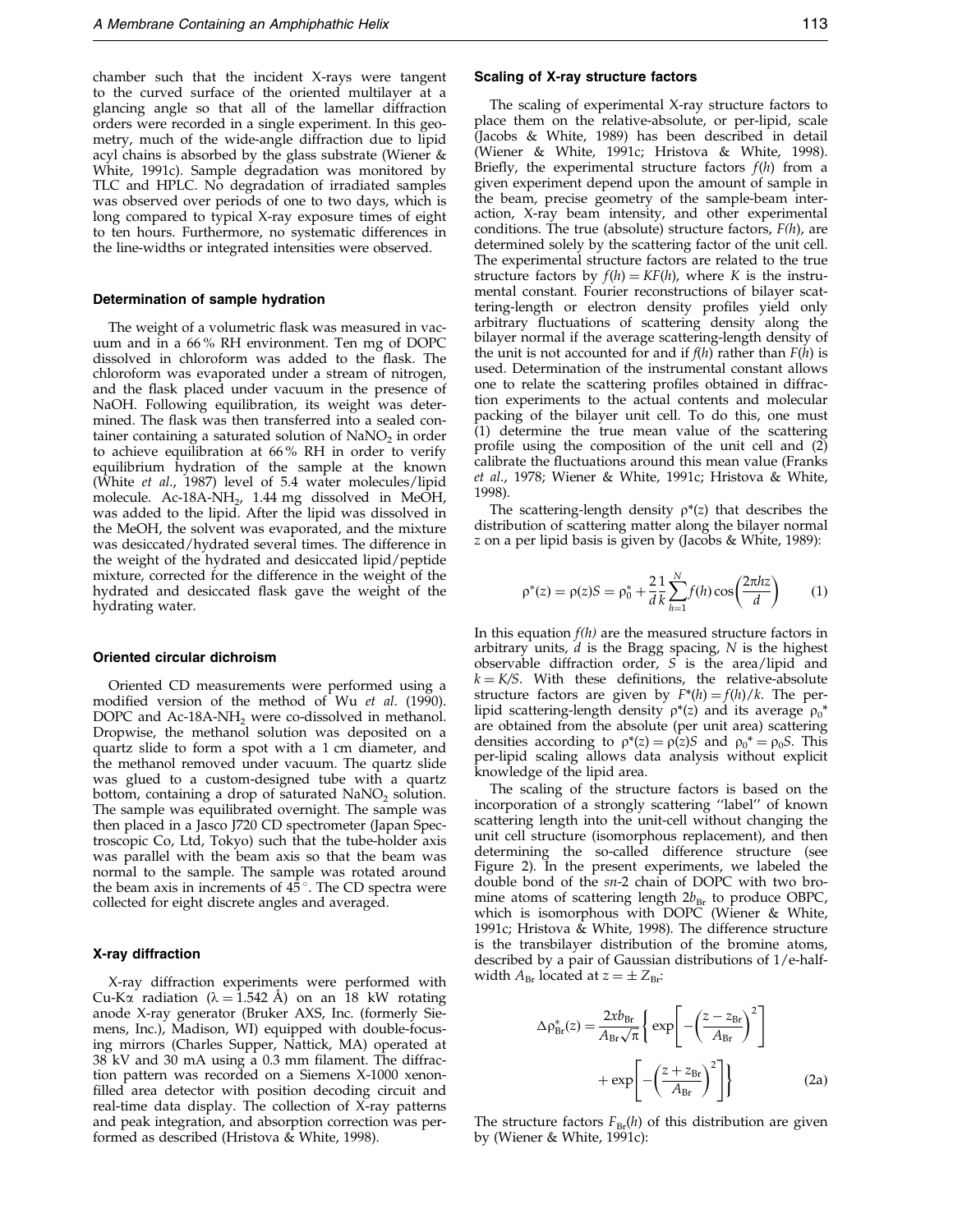$$
F_{\rm Br}(h) = 2xb_{\rm Br} \exp[-(\pi A_{\rm Br} h/d)^2] \cos(2\pi h Z_{\rm Br})
$$
 (2b)

<span id="page-15-0"></span>Because the scattering length  $b_{\text{Br}}$  is known, fits of [equation](#page-14-0) (2b) to the observed difference structure factors via non-linear least-squares minimization allows one to set the scale of the structure factors, as described below. To reduce the experimental uncertainties, average out random error, and assure that OBPC is isomorphous with DOPC, we examined a number of samples with different mole fractions x of OBPC.

[Wiener &](#page-18-0) White (1991c) have described in detail a procedure for scaling multiple data sets that involves, in simple terms, re-scaling the structure factors so that the data sets are described by a set of internally consistent experimental constants. This is necessary because the scale factor K varies from one data collection run to the next due to differences in beam intensity, amount of sample, etc. Let the internally consistent per-lipid structure factors of pure OBPC bilayers be  $F_{\rm A}^*(h)$  and those of pure DOPC bilayers be  $F_{\text{B}}^{*}(h)$ . Because the two bilayers are isomorphous, the absolute structure factors for a bilayer with fraction  $x$  of OBPC will be:

$$
F_x^*(h) = xF_A^* + (1 - x)F_B^*
$$
 (3)

or:

$$
\frac{f_x(h)}{k_x} = x \frac{f_A(h)}{k_A} + (1 - x) \frac{f_B(h)}{k_B}
$$
(4)

The scattering density profiles  $\rho^*_{A}(z)$  and  $\rho^*_{B}(z)$  can be calculated fro[m equation](#page-14-0) (1) using the appropriate structure factors  $f_A(z)$  and  $f_B(z)$ . These "basis" profiles are connected through the simple relationship:

$$
\rho_A^*(z) = \rho_B^*(z) + \rho_{Br}^*(z) \tag{5}
$$

where  $\rho_{\text{Br}}^{*}(z)$  is the scattering density profile for the bromine atoms, given by [equation](#page-14-0) (2). From [equations](#page-14-0) (1),  $(2)$ ,  $(4)$ , and  $(5)$ , one obtains:

$$
\frac{f_{\rm A}(h)}{k_{\rm A}} - \frac{f_{\rm B}(h)}{k_{\rm B}} = 2b_{\rm Br} \exp(-[\pi A_{\rm Br} h/d]^2) \cos(2\pi h Z_{\rm Br}),
$$
  

$$
h = 1 \cdots h_{\rm obs}
$$
 (6)

The system of  $h_{obs}$  equations allows one to determine  $k_A$ ,  $k_{\rm B}$ ,  $A_{\rm Br}$ , and  $Z_{\rm Br}$ . The specific computational protocol has been described in detail [\(Hristova](#page-17-0) & White, 1998). The results of this protocol in the present case are shown in Figure 1. The data points are the observed per-lipid structure factors  $F^*(h)$ . The best statistical estimates of the structure factors  $\tilde{F}^*(h)$  are found from the parameters of the best-fit straight line passing through the points. The error bars are obtained from the statistical uncertainties of the integrated intensities of the diffraction peaks taken as (peak area + background)<sup> $\frac{1}{2}$ </sup>. Estimates of the experimental uncertainties in the Gaussian parameters was performed using the Monte Carlo procedure as described previously [\(Wiener &](#page-18-0) White, 1991c; [Hristova](#page-17-0) & White, 1998; and see below).

#### Phasing of X-ray data

The specific labeling with bromine allows the determination of the phases of the X-ray structure factors [\(Franks](#page-17-0) et al., 1978; [Wiener &](#page-18-0) White, 1991c). All the terms in [equation](#page-14-0) (2b), except for the cosine term, are positive-definite, and the sign of the cosine depends on  $h$ and  $Z_{\text{Br}}$ . Thus, the determined value of  $Z_{\text{Br}}$  defines the

phases (signs) of  $F_r(h)$ . The phases of the structure factors were already determined for pure DOPC at 66 % RH [\(Wiener &](#page-18-0) White, 1991c). To scale the data, we assumed initially that the phases of the observed structure factors for DOPC do not change upon peptide insertion. This proved correct because for each value of h, the slope of  $F_x(h)$  was in direction consistent with the determined  $Z_{\rm Br}$ 

#### Perturbed-bilayer models

A simple re-scaling procedure was used to estimate the peptide-induced changes in the distributions of the lipid quasimolecular fragments comprising the bilayer structure [\(Jacobs &](#page-17-0) White, 1989). As shown by [Wiener](#page-18-0) et al. (1991), the position of the Br-labeled distribution  $Z_{\text{Br}}$  coincides with the position  $Z_{\text{CC}}$  of double-bond distribution determined by means of neutron diffraction. The 1/e-halfwidth  $A_{\text{Br}}$ , however, is slightly larger than the true width of the double-bond distribution,  $A_{CC}$ , because the hard-sphere radius of the Br is convoluted with the thermal envelope of the double bond. We have shown that the double-bond distribution provides information about the physical state of the hydrocarbon core [\(Hristova](#page-17-0) & White, 1998). A comparison of the bromine distributions with and without peptide therefore reveals the changes in the HC core region that occur due to peptide insertion. Additional information about changes in bilayer structure is provided by the Bragg spacing, which reveals the over-all change in the bilayer thickness.

The structure of a fluid bilayer can be described by a collection of  $n$  transbilayer Gaussian distributions with parameters that account for the scattering density of the membrane unit cell [\(Wiener &](#page-18-0) White, 1991[b, 1992b\). I](#page-18-0)f a peptide causes small perturbations in the bilayer structure as indicated by changes in  $Z_{\text{Br}}$ ,  $A_{\text{Br}}$ , and d, then the changes in the *n* sets of  $Z_i$  and  $A_i$  are also expected to be small and to be linearly related to the changes in  $Z_{\text{Br}}$ ,  $A_{\text{Br}}$  and *d* [\(Jacobs &](#page-17-0) White, 1989). In the present case,<br>  $\Delta Z_{\text{Br}} = (0.65 \text{ Å}, \Delta A_{\text{Br}} = 0, \text{ and } \Delta(d/2) = -1.30 \text{ Å}.$ Because  $\Delta A_{\text{Br}} = 0$ , the two perturbed-bilayer models, model bilayer A and model bilayer B, were constructed in which the  $\Delta A_i$  were taken as 0.

Model bilayer A assumes that the centers of the quasimolecular fragment distributions  $Z_i$  of the hydrocarbon core (methyl and methylene groups) shift in the same way as the bromine distribution:

$$
Z_i^{\text{DOPC}+18\text{A}} = (Z_{\text{Br}}^{\text{DOPC}+18\text{A}} / \_{\text{Br}}^{\text{DOPC}}) Z_i^{\text{DOPC}} \tag{7}
$$

while the centers of the interfacial quasimolecular fragments  $Z_i$  are assumed to shift towards the bilayer center relative to  $Z_{\text{Br}}^{\text{DOPC}}$  + 18A according to a scale factor:

$$
\xi = ([d_{\text{DOPC}+18A} - 2Z_{\text{Br}}^{\text{DOPC}+18A}]/[d_{\text{DOPC}} - 2Z_{\text{Br}}^{\text{DOPC}}]) :
$$
  

$$
Z_{j}^{\text{DOPC}+18A} = \xi (Z_{j}^{\text{DOPC}} - Z_{\text{Br}}^{\text{DOPC}}) + Z_{\text{Br}}^{\text{DOPC}+18A}
$$
(8)

Model bilayer B was constructed by assuming that all lipid quasimolecular fragments shift in proportion to the Bragg-spacing:

$$
Z_k^{\text{DOPC}+18\text{A}} = (d_{\text{DOPC}+18\text{A}}/d_{\text{DOPC}})Z_k^{\text{DOPC}} \tag{9}
$$

The water distributions of the models were treated similarly to the lipid quasimolecular fragments, except the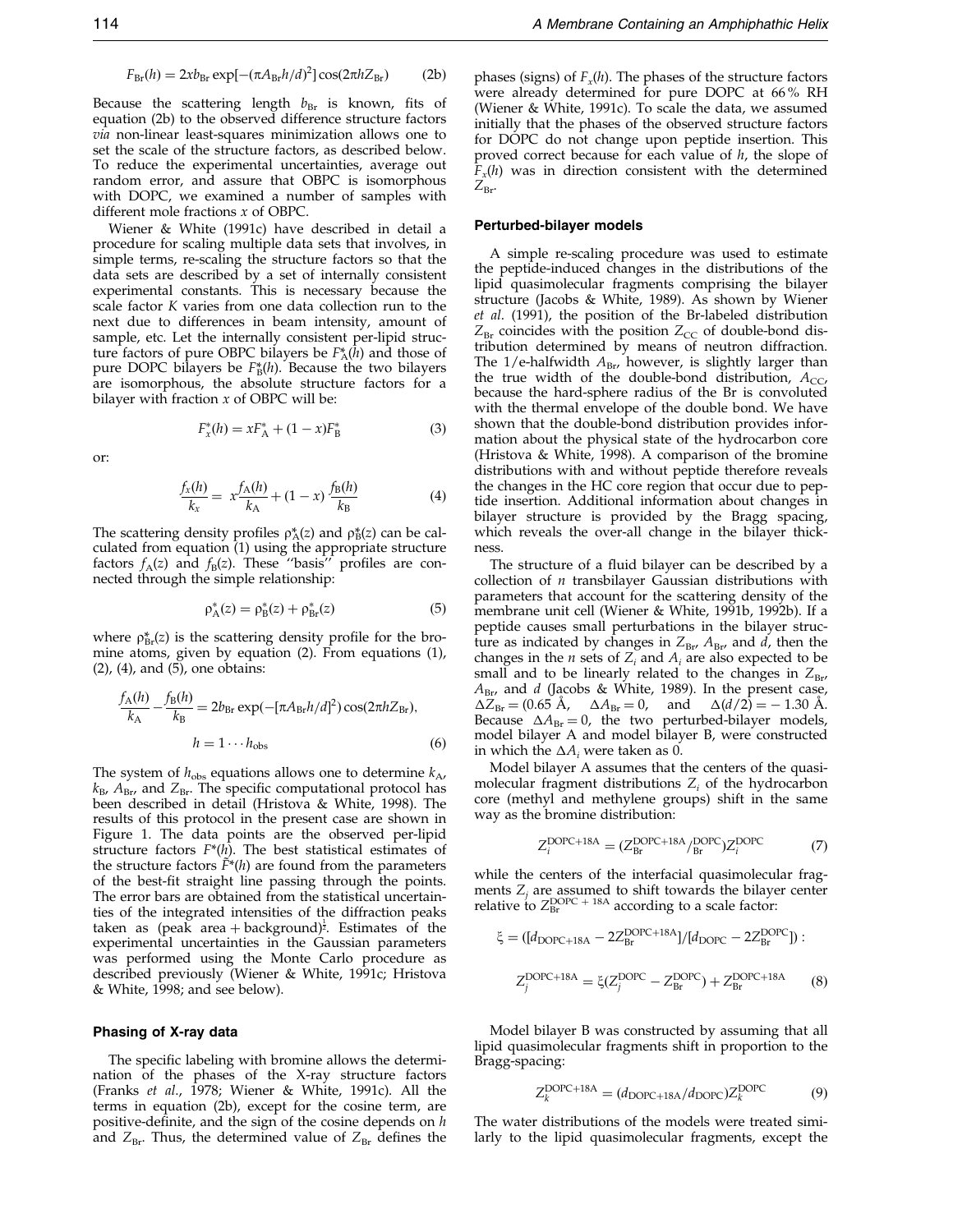<span id="page-16-0"></span>scattering length was taken as that of the number of water molecules per lipid molecule in the presence of the peptide, determined gravimetrically as described above.

#### Modeling the peptide structures in the bilayer

Structures of Ac-18A-NH<sub>2</sub> as a helix or an extended chain with different side-chain rotomer conformations were created using the software package Insight II (Biosym Technologies, San Diego, CA). In the construction of peptide structures, Insight II automatically chooses conformers that give side-chains maximally extended away from the peptide axis. Although such models led to successful fits with the experimental data, the B-factors required were found to be unreasonably small. To obtain more realistic side-chain conformers, we first manually selected side-chain conformers that gave compact structures, and then ran the Insight II minimization module to remove steric clashes. Molecular dynamics simulations were then run in vacuo for 5 ps at  $300$  K and  $500$  K in order to produce the models described in Results.

#### Representation of lipid and peptide in real and reciprocal space

[Equation](#page-14-0) (2) in a generalized form provides the connection between the models and the observed structure factors. For a quasimolecular fragment of the bilayer or an atom of the peptide  $i$ , the transbilayer scatteringlength density of  $i$  is given by:

$$
\rho_i(z) = \frac{2b_i}{A_i \sqrt{\pi}} \left\{ \exp\left[ -\left(\frac{z - Z_i}{A_i}\right)^2 \right] + \exp\left[ -\left(\frac{z + Z_i}{A_i}\right)^2 \right] \right\}
$$
\n(10a)

and its structure factors by:

$$
F_i(h) = 2b_i \exp[-(\pi A_i h/d)^2] \cos(2\pi h Z_i)
$$
 (10b)

In order to simulate the scattering of the peptide in the bilayer, the scattering density of the atoms of the peptide models were projected on to the bilayer normal z in order to produce a one-dimensional peptide scattering density as described in Results. Each atom (a) was represented in this projection by a Gaussian scattering distribution whose thermal-motion envelope of 1/e-halfwidth  $A_T$  is determined by the choice of B-factor by the relation  $B = 4\pi^2 A_T^2$ . All atoms were assigned the same B-factor during the refinement procedure. The projected widths of the distribution of each atom are given by a Gaussian of 1/e-halfwidth  $A_a$  given by  $A_a^2 = A_c^2 + A_T^2$ where  $A_c$  is the covalent radius of the atom [\(Pauling,](#page-17-0) 1960).

#### Structure refinement

The model transbilayer distribution of the peptide, represented by either the peptide structural models or simple Gaussian representing the total scattering length of the peptide scaled by the mol fraction of peptide in the bilayer, was superimposed on one of the bilayer models by addition of the structure factors. During the refinement, the model bilayer structure factors were held

constant, while the parameters describing the peptide models were varied. For the peptide models with given  $\gamma$  and  $\eta$ , the parameters varied were the B-factor and mean peptide position. For the Gaussian representation, the parameters used were the position  $Z_p$  and 1/e-halfwidth  $A_p$  of the peptide. The parameters were optimized using the standard Levenberg-Marquardt algorithm (Bevington, 1969; [Press](#page-17-0) et al., 1989) for the non-linear minimization of  $R = \Sigma_h \|\tilde{F}^*(h)\| - |F_m(h)\| / \Sigma_h |\tilde{F}^*(h)|$ , where  $\tilde{F}^*(h)$  are the experimentally determined structure factors and  $F_m(h)$  are the structure factors of the DOPC/ Ac-18A-NH<sub>2</sub> model. The quality of the experimental data was judged against the so-called self R-factor, defined as  $R_{\text{self}} = \sum_h |\sigma_h(h)| / \sum_h |F^*(h)|$  [\(Wiener &](#page-18-0) White, 1991a), where the  $\sigma(h)$  are the experimental uncertainties in the observed structure factors  $F^*(h)$ . A fit was considered satisfactory if  $R \le R_{\text{self}}$ .

The robustness of the fits and the uncertainties in  $Z_p$ and  $A<sub>p</sub>$  in Step 3 were determined using the Monte Carlo sampling procedure by [Wiener &](#page-18-0) White (1991[b,c\). This](#page-18-0) procedure is based upon the fact that each structure factor has an experimental uncertainty  $\sigma(h)$  that can be used to define a normal distribution for each structure factor  $F^*(h)$ . In simple terms, a Box-Muller algorithm [\(Ross, 198](#page-17-0)9) seeded with a random number is used to generate sets of "mock" structure factors from the observed  $F^*(h)$  and  $\sigma(h)$ . The mean and standard deviation of these mock sets will match those of the observed data. Although each set of mock data represents a statistically acceptable combination of structure factor amplitudes, each set will yield slightly different values for the parameters obtained in the refinement. The mean values and standard deviations of the collection of parameters describe the most likely values of the parameters and their uncertainties. If all of the sets of mock data lead to a convergence of the refinement, the fits can be considered robust.

## Acknowledgments

This work was supported, in part, by grants GM-46823, PO1HL34343, PO134343, and AI-22931 from the National Institutes of Health. We thank Dr Alexey Ladokhin for his comments on the manuscript.

## References

- Anantharamaiah, G. M., Jones, J. L., Brouillette, C. G., Schmidt, C. F., Chung, B. H., Hughes, T. A., Bhown, A. S. & Segrest, J. P. (1985). Studies of synthetic peptide analogs of the amphipathic helix: Structure of complexes with dimyristoyl phosphatidylcholine. J. Biol. Chem. 260, 10248-10255.
- Barlow, R. J. (1989). Statistics. A Guide to the Use of Statistical Methods in the Physical Sciences, pp. 1-204, John Wiley and Sons, New York.
- Bernèche, S., Nina, M. & Roux, B. (1998). Molecular dynamics simulation of melittin in a dimyristoylphosphatidylcholine bilayer membrane. Biophys. J. 75, 1603-1618.
- Bevington, P. R. (1969). Data Reduction and Error Analysis for the Physical Sciences, pp. 1-336, McGraw-Hill Book Company, New York.
- Borhani, D. W., Rogers, D. P., Engler, J. A. & Brouillette, C. G. (1997). Crystal structure of truncated human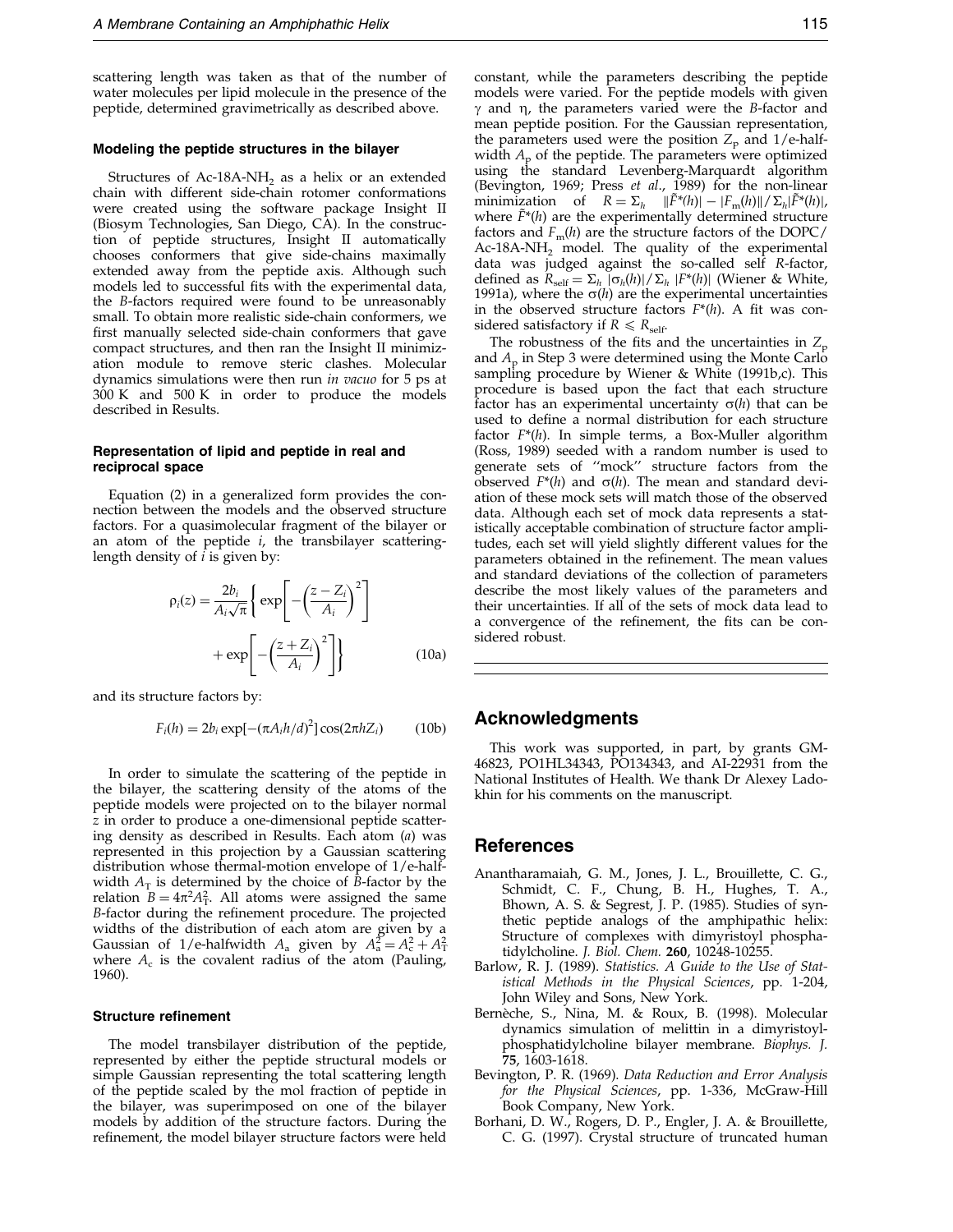apolipoprotein A-I suggests a lipid-bound conformation. Proc. Natl Acad. Sci. USA, 94, 12291-12296.

- <span id="page-17-0"></span>Bowie, J. U. (1997). Helix packing in membrane proteins. J. Mol. Biol. 272, 780-789.
- Bradshaw, J. P., Dempsey, C. E. & Watts, A. (1994). A combined X-ray and neutron diffraction study of selectively deuterated melittin in phospholipid bilayers: effect of pH. Mol. Membr. Biol. 11, 79-86.
- Brasseur, R. (1991). Differentiation of lipid-associating helices by use of three-dimensional molecular hydrophobicity potential calculations. J. Biol. Chem. 266, 16120-16127.
- Brasseur, R., de Loof, H., Ruysschaert, J. M. & Rosseneu, M. (1988). Conformational analysis of lipid-associating proteins in a lipid environment. Biochim. Biophys. Acta, 943, 95-102.
- Büldt, G., Gally, H. U., Seelig, A., Seelig, J. & Zaccai, G. (1978). Neutron diffraction studies on selectively deuterated phospholipid bilayers. Nature, 271, 182- 184.
- Clayton, A. H. A. & Sawyer, W. H. (1999). The structure and orientation of class-A amphipathic peptides on a phospholipid bilayer surface. Eur. Biophys. J. Biophys. Letters, 28, 133-141.
- Cramer, W. A., Heymann, J. B., Schendel, S. L., Deriy, B. N., Cohen, F. S., Elkins, P. A. & Stauffacher, C. V. (1995). Structure-function of the channel-forming colicins. Annu. Rev. Biophys. Biomol. Struct. 24, 611- 641.
- Cross, T. A. & Opella, S. J. (1994). Solid-state NMR structural studies of peptides and proteins in membranes. Curr. Opin. Strucy. Biol. 4, 574-581.
- Deisenhofer, J., Epp, O., Miki, K., Huber, R. & Michel, H. (1985). Structure of the protein subunits in the photosynthetic reaction centre of Rhodospeudomonas  $virdis$  at 3 Å resolution. Nature, 318, 618-624.
- Dempsey, C. E. (1990). The actions of melittin on membranes. Biochim. Biophys. Acta, 1031, 143-161.
- Epand, R. M. (1993). The Amphipathic Helix, pp. 1-406, CRC Press, Boca Raton.
- Franks, N. P. & Levine, Y. K. (1981). Low-angle X-ray diffraction. In Membrane Spectroscopy (Grell, E., ed.), pp. 437-487, Springer-Verlag, Berlin.
- Franks, N. P., Arunachalam, T. & Caspi, E. (1978). A direct method for determination of membrane electron density profiles on an absolute scale. Nature, 276, 530-532.
- Hristova, K. & White, S. H. (1998). Determination of the hydrocarbon core structure of fluid dioleoylphosphocholine (DOPC) bilayers by X-ray diffraction using specific bromination of the double-bonds: Effect of hydration. Biophys. J. 74, 2419-2433.
- Huang, P. & Loew, G. H. (1995). Interaction of an amphiphilic peptide with a phospholipid bilayer surface by molecular dynamics simulation study. J. Biomol. Struct. Dynam. 12, 937-956.
- Jacobs, R. E. & White, S. H. (1989). The nature of the hydrophobic binding of small peptides at the bilayer interface: Implications for the insertion of transbilayer helices. Biochemistry, 28, 3421-3437.
- Jones, M. K., Anantharamaiah, G. M. & Segrest, J. P. (1992). Computer programs to identify and classify amphipathic a-helical domains. J. Lipid Res. 33, 287- 296.
- Kanellis, P., Romans, A. Y., Johnson, B. J., Kercret, H., Chiovetti, R., Jr., Allen, T. M. & Segrest, J. P. (1980). Studies of synthetic peptide analogs of the amphipathic helix: Effect of charged amino acid residue

topography on lipid affinity. J. Biol. Chem. 255, 11464-11472.

- Katsaras, J. (1997). Highly aligned lipid membrane systems in the physiologically relevant "excess water" condition. Biophys. J. 73, 2924-2929.
- Katsaras, J. (1998). Adsorbed to a rigid substrate, dimyristoylphosphatidylcholine multibilayers attain full hydration in all mesophases. Biophys. J. 75, 2157- 2162.
- King, G. I. & White, S. H. (1986). Determining bilayer hydrocarbon thickness from neutron diffraction measurements using strip-function models. Biophys. J. 49, 1047-1054.
- Lund-Katz, S., Phillips, M. C., Mishra, V. K., Segrest, J. P. & Anantharamaiah, G. M. (1995). Microenvironments of basic amino acids in amphipathic  $\alpha$ -helices bound to phospholipid: <sup>13</sup>C NMR studies using selectively labeled peptides. Biochemistry, 34, 9219- 9226.
- Makhatadze, G. I., Medvedkin, V. N. & Privalov, P. L. (1990). Partial molar volumes of polypeptides and their constituent groups in aqueous solution over a broad temperature range. Biopolymers, 30, 1001- 1010.
- Maloy, W. L. & Kari, U. P. (1995). Structure-activity studies on magainins and other host defense peptides. Biopolymers, 37, 105-122.
- Mishra, V. K., Palgunachari, M. N., Segrest, J. P. & Anantharamaiah, G. M. (1994). Interactions of synthetic peptide analogs of the class A amphipathic helix with lipids: evidence for the snorkle hypothesis. J. Biol. Chem. 269, 7185-7191.
- Palgunachari, M. N., Mishra, V. K., Lund-Katz, S., Phillips, M. C., Adeyeye, S. O., Alluri, S., Anantharamaiah, G. M. & Segrest, J. P. (1996). Only the two end helixes of eight tandem amphipathic helical domains of human apo A-I have significant lipid affinity: Implications for HDL assembly. Arterioscler. Thromb. Vasc. Biol. 16, 328-338.
- Pauling, L. (1960). The Nature of the Chemical Bond and the Structure of Molecules and Crystals: An Introduction to Modern Structural Chemistry, 3rd edit., pp. 1- 644, Cornell University Press, Ithaca.
- Petrache, H. I., Feller, S. E. & Nagle, J. F. (1997). Determination of component volumes of lipid bilayers from simulations. Biophys. J. 70, 2237-2242.
- Press, W. H., Flannery, B. P., Teukolsky, S. A. & Vetterling, W. T. (1989). Numerical Recipes. The Art of Scientific Computing, pp. 1-702, Cambridge University Press, Cambridge.
- Ross, S. M. (1989). Introduction to Probability Models, 4th edit., pp. 1-544, Academic Press, San Diego.
- Segrest, J. P., Jackson, R. L., Morrisett, J. D. & Gotto, A. M., Jr (1974). A molecular theory for lipid-protein interactions in the plasma lipoproteins. FEBS Letters, 38, 247-253.
- Segrest, J. P., Deloof, H., Dohlman, J. G., Brouillette, C. G. & Anantharamaiah, G. M. (1990). Amphipathic helix motif - classes and properties. Proteins: Struct. Funct. Genet. 8, 103-117.
- Segrest, J. P., Jones, M. K., Deloof, H., Brouillette, C. G., Venkatachalapathi, Y. V. & Anantharamaiah, G. M. (1992). The amphipathic helix in the exchangeable apolipoproteins - a review of secondary structure and function. J. Lipid Res. 33, 141-166.
- Segrest, J. P., Garber, D. W., Brouillette, C. G., Harvey, S. C. & Anantharamaiah, G. M. (1994). The amphipathic  $\alpha$  helix: A multifunctional structural motif in